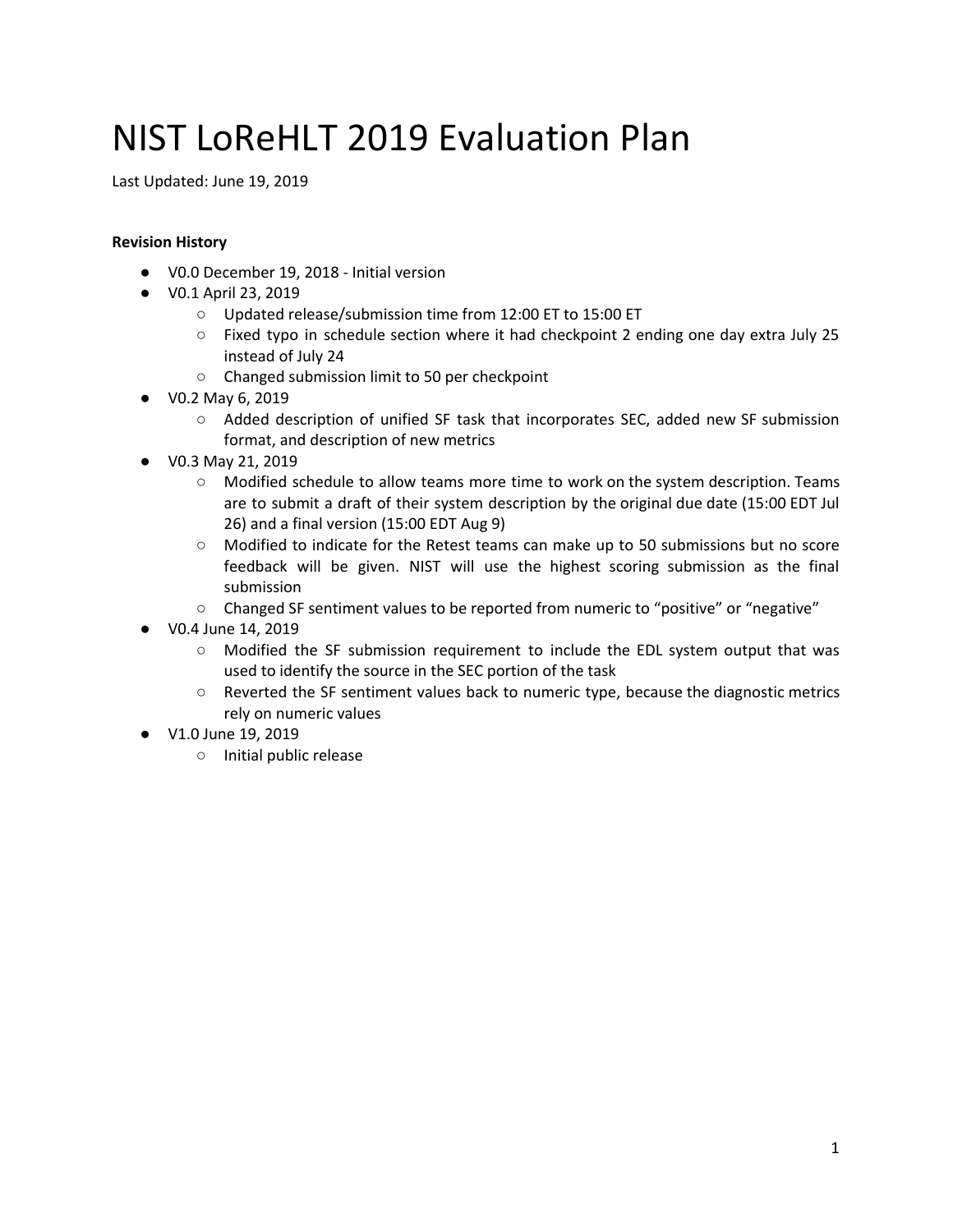## 1 Introduction

The 2019 Low Resource Human Languages Technologies (LoReHLT) evaluation is the fourth evaluation in the National Institute of Standards and Technology (NIST) LoReHLT evaluation series that began in 2016. The series was designed in collaboration with the Defense Advanced Research Projects Agency (DARPA) Low Resource Languages for Emergent Incidents (LORELEI) Program to develop human language technology (HLT) that can support rapid and effective response to emerging incidents where the language resources are very limited. As such, LORELEI aims to develop capabilities that can extract knowledge from foreign language sources quickly. This document describes the evaluation specifications of the component evaluation conducted by NIST to assess system performance.

The 2019 evaluation will be very similar to the 2018 evaluation in scope. It will include three tasks – machine translation (MT), situation frame (SF), and entity detection and linking (EDL) – for two surprise incident languages (ILs); and like in 2018, some amount of English data will be included for SF and EDL tasks. The 2019 EDL task will not have nominals for English, and the 2019 SF task will include a sentiment, emotion, and cognitive state (SEC) component. More information about how SEC will be integrated into SF is described in section 16 Situation Frame (SF) Evaluation [Specifications.](#page-13-0)

In 2019 we will again have two checkpoints (1d, 7d). There will be no distinction between primary or contrastive systems, and teams can submit up to 50 submissions for each task/language/training condition combination at each checkpoint. At the conclusion of the evaluation, teams identify in their system description submissions from the two checkpoints that constitute a full ensemble. While no feedback score will be provided after each submission, teams can look at their system output to spot check for serious bugs. Please note that such checking of output is not intended for system development.

This evaluation is opened to LORELEI performers only.

## 2 Evaluation Tasks

There are three evaluation tasks:

- **Machine Translation (MT)** given a collection of IL text documents, automatically translate them to English. For MT-specific requirements, see section 15 Machine [Translation](#page-11-0) (MT) Evaluation [Specifications.](#page-11-0)
- **Situation Frame (SF)** given a collection of audio and text documents in the IL and in English, automatically generate situation frames covered in the collection including sentiment emotion about the frame, and link those situation frames into knowledge base (KB) level situations. For SF specific requirements, see section 16 Situation Frame (SF) Evaluation [Specifications.](#page-13-0)
- **Entity Discovery and Linking (EDL)** given a collection of text documents in the IL and in English, identify named mentions in both the IL and in English, classify them into predefined entity types, and link the mentions to a KB or cluster them if they are not linkable to the KB. For EDL specific requirements, see section 17 Entity Discovery and Linking (EDL) Evaluation Specifications.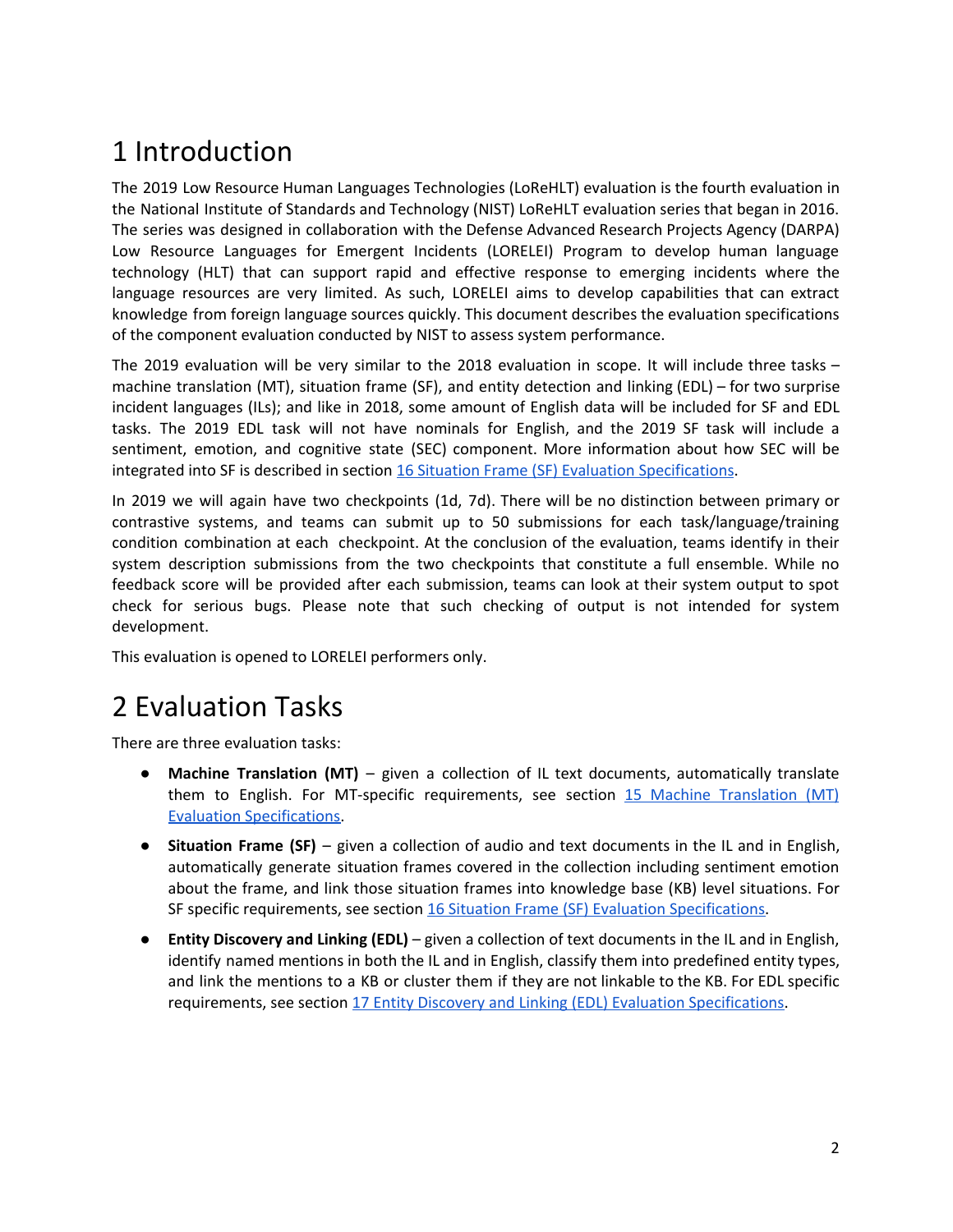| <b>Task</b> | Language            | Input          |
|-------------|---------------------|----------------|
| MT          | IL11, IL12          | Text           |
| <b>SF</b>   | IL11, IL12, English | Text and Audio |
| EDL         | IL11, IL12, English | Text           |

Table 1: LoReHLT19 Tasks

## 3 Time Machine Principle

The LoReHLT evaluation focuses on evaluating technologies that can support rapid and effective response to emerging incidents (e.g., earthquake, hurricane) in a low resource language (also referred to as incident language or IL). As such, a portion of the evaluation data contains incident-relevant data. To make the evaluation feasible, the incident must already have happened to make data collection for system training and testing possible. To mimic that the incident has not happened yet, systems should not mine for data about the incident in any language and developers should not ask the native informant (NI) about the incident after the incident is announced as both would constitute "knowing the future". In a live situation, systems will get more information about the incident as the incident develops. This is being simulated by the additional training data teams will be given in the constrained training condition. However, this situation is harder to simulate with the NI, so to make the evaluation easier to manage, developers are not allowed to ask the NI about the incident<sup>1</sup>.

Mining for all incidents from the internet (e.g., create SFs for all incidents found on the internet) would violate the time machine principle described above unless teams can categorize their incidents by date and can quickly roll back to the time before the incident, when the incident is announced<sup>2</sup>.

## 4 Training Conditions

For each evaluation task, there are two training conditions, constrained and unconstrained, that differentiate the amount and source of incident language-related training material. Prior to the incident and incident language announcement, teams can assemble multilingual resources/technologies/etc. to build their system so long as the resources are multilingual-focused in nature. Teams will be also given some resources to use; those resources are described in section  $5$ . Serendipitous inclusion of the incident language data in a multilingual system is allowed and must be documented in the system description. The use of pre-existing, mono-lingual technologies for the incident language is allowed as long as the technology is not a LoReHLT task. For instance, running the test data through GoogleTranslate<sup>3</sup> is not permitted since MT is a LoReHLT task.

<sup>&</sup>lt;sup>1</sup> Please see section **7** Native Informant (NI) [Resources](#page-6-0) for complete guidelines regarding NI usage.

<sup>&</sup>lt;sup>2</sup> If teams cannot roll back, they cannot use the data in the constrained training condition. Teams will be allowed to use it in the unconstrained condition if and only if they can demonstrate performance difference due to knowledge of the future.

<sup>&</sup>lt;sup>3</sup> NIST does not approve, recommend, or endorse any proprietary product or proprietary material.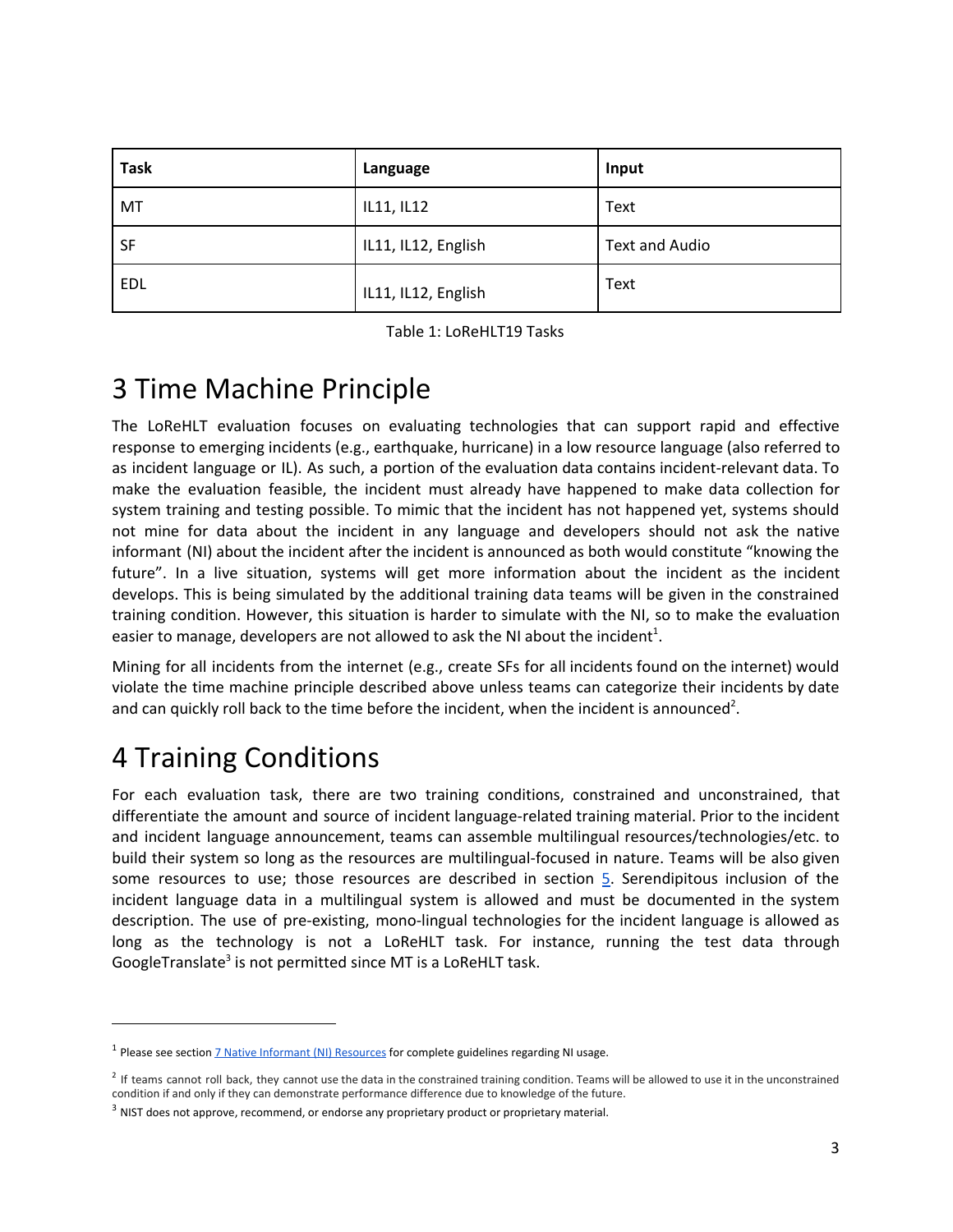- **Constrained** The intent of the *constrained* training condition is to test multilingual systems that are re-targeted to an incident language using a fixed set of incident language resources after the incident and the incident language are announced. The fixed set (**set 0, set 1, set S**) is described in table 2, and no other incident or non-incident language materials (i.e., parallel text, speech corpora, etc.) are permitted. In addition, knowledge about the incident language gained from the Native Language Informant within the allotted time and by following the procedures outlined in section **7** Native Informant (NI) [Resources](#page-6-0) is permitted<sup>4</sup>. The constrained training condition is **required for each task participated in**.
- **Unconstrained** The intent of the *unconstrained* training condition is to measure performance gain when additional publicly available data are allowed (**outside of the fixed set 0, set 1, set S**). Teams can mine for additional data but should not violate the time machine principle by mining specifically for incident-related data after the incident is announced. Teams can use the NI beyond the time limit given in section 7 Native Informant (NI) [Resources](#page-6-0)<sup>5</sup>. The unconstrained training condition is **optional but encouraged**.

## <span id="page-3-0"></span>5 Baseline Training Data

For each evaluation task, a set of non-IL data resources will be provided by the LDC for training prior to the evaluation period.

Each task (MT, SF, or EDL) has its own annotation guidelines. Please contact LDC [\(lorelei-poc@ldc.upenn.edu\)](mailto:lorelei-poc@ldc.upenn.edu) for the LoReHLT translation, situation frame, or entity discovery and linking guidelines.

## 6 Evaluation Data

The LoReHLT19 will have two incident languages which will be referred to as IL11 and IL12. In addition, English data will be included in the evaluation dataset (Set E). Both ILs are evaluated simultaneously and following the same format.

### 6.1 Component Definition & Release Plan

MT, SF, and EDL will be evaluated at both checkpoints. The LDC will release the data in an encrypted format (see section 6.4 Data [Encryption](#page-4-0)) at the Pre-IL Announcement stage, and NIST will release the appropriate decryption key(s) at the later stages listed below. Both ILs follow the same data release schedule. The stages are:

- **Pre-IL Announcement** (July 15, 2019)
	- o **KB:** Encrypted knowledge base released
	- o **Set 0**: Encrypted pre-incident IL training data released
	- o **Set 1**: Encrypted incident/post-incident IL training data set 1 released
	- o **Set S**: Encrypted incident/post-incident English Scenario Model released
	- o **Set E**: Encrypted incident/post-incident IL evaluation data released

<sup>&</sup>lt;sup>4</sup> LORELEI performers should take care to not confuse the incident language (the language under test e.g., Uyghur) with the incident (disaster that occurred, e.g., famine). While performers can ask the NI about the incident language, they cannot ask about the incident per the Time Machine Principle.

<sup>5</sup> LORELEI performers must make prior arrangements directly with Appen if they want additional time with the NI.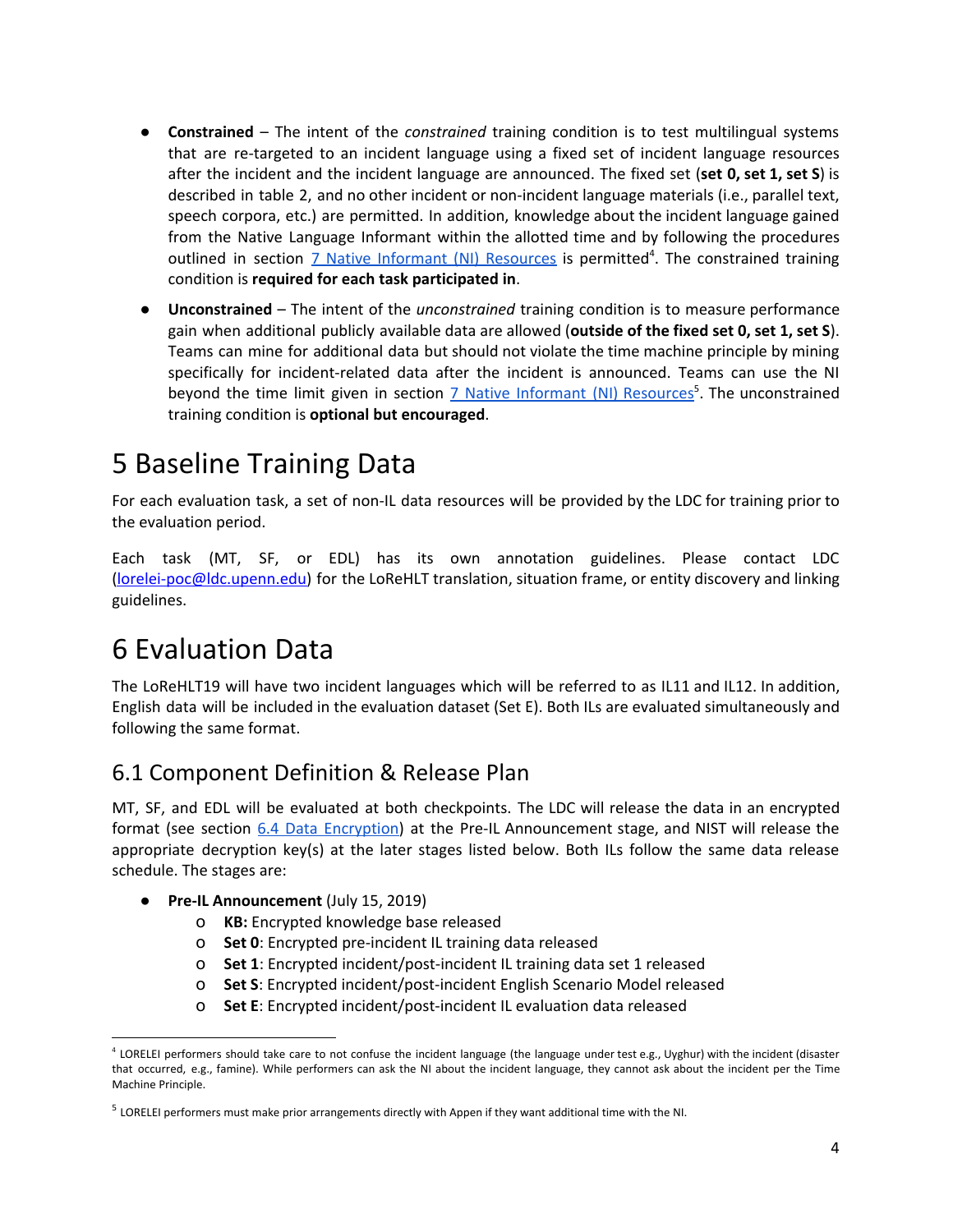- **IL Announcement** (15:00 ET July 16)
	- o Identity of IL announced (by LDC)
	- o Decryption keys for **KB**, **Set 0** and **Set E** released (by NIST)
- **Evaluation Checkpoint 1** (15:15 ET July 16 15:00 ET July 17)
	- o Train with data from **Set 0** begins
	- o Submission due at the end of Evaluation Checkpoint 1
	- o At the end of Evaluation Checkpoint 1, decryption keys for **Set 1** and **Set S** released
- **Evaluation Checkpoint 2** (15:15 ET July 17 15:00 ET July 24)
	- o Train with data from **Set 1** and **Set S** begins
	- o Submission due at the end of Evaluation Checkpoint 2

### 6.2 Data Description

The composition of the KB and datasets (**KB, Set 0, Set 1, Set S, Set E**) for each incident language are listed in table 2. The given target data volume is approximate and depends on data availability. If the amount for a genre is short of the target, LDC will substitute another genre. "kw" refers to multiples of 1000 words.

## 6.3 Data Format and Structure

These datasets (**KB, Set 0, Set 1, Set S, Set E** aka the evaluation IL package) will be released by the LDC. The data format and structure are described in detail in the data specification document uploaded on the NIST LoReHLT website.

## <span id="page-4-0"></span>6.4 Data Encryption

The datasets listed in table 2 will be encrypted using OpenSSL. NIST has assembled instructions on how to encrypt and decrypt the data using some sample data. The package can be downloaded from the NIST LoReHLT website.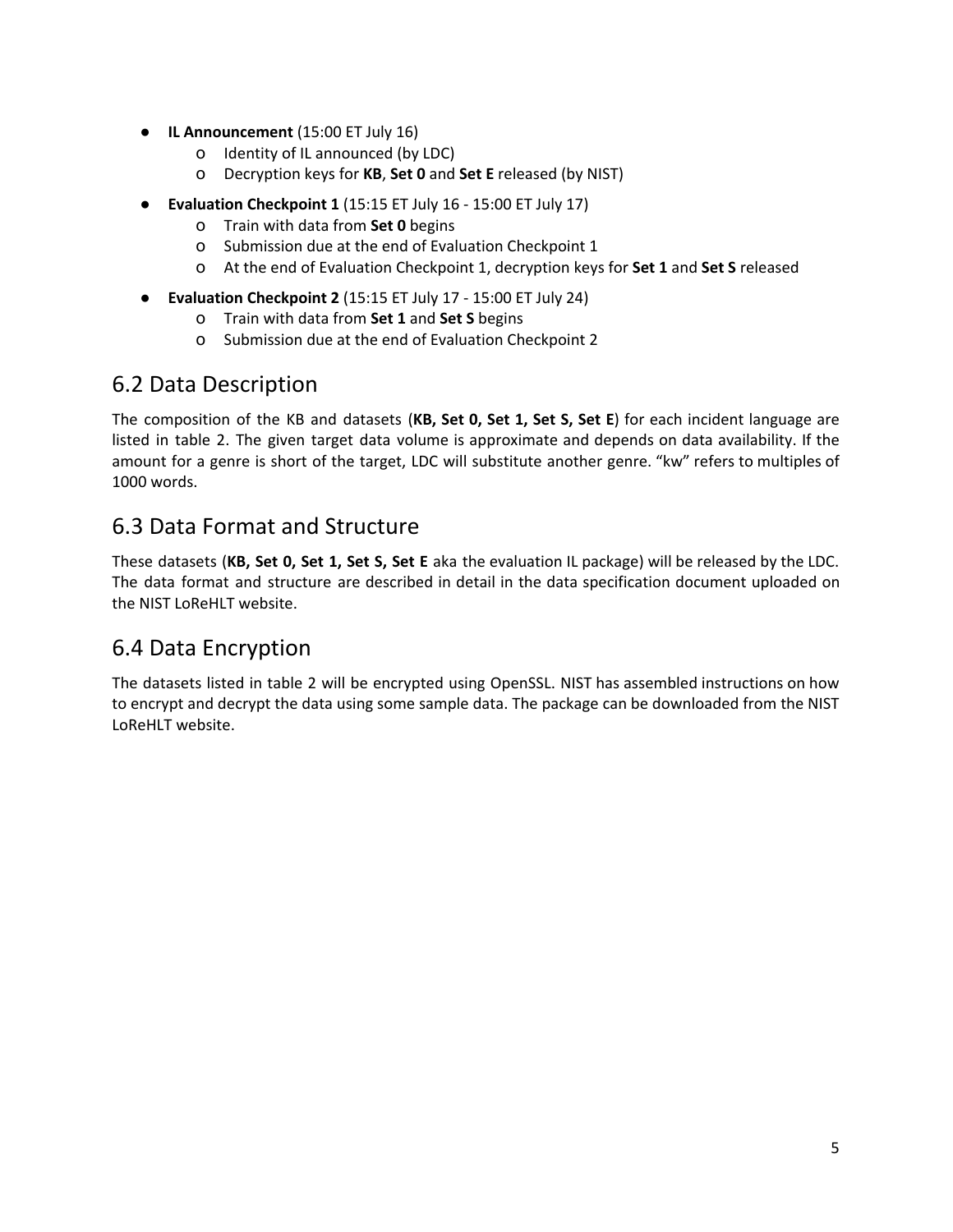#### **Set 0 – pre-incident epoch**

#### Category I Resources<sup>6</sup>

- Monolingual Source Text:
	- o Approx. 100 kw newswire
	- o Approx. 75 kw discussion forum/blog
	- o Approx. 50 kw Twitter/SMS
- Monolingual Source Speech:
	- o Several hours of audio in-domain and out-of-domain, pre-incident<sup>7</sup>
- $\bullet$  Parallel Text<sup>8</sup>:
	- o Approx. 100 kw newswire
	- o Approx. 100 kw discussion forum/blog
	- o Approx. 100 kw Twitter/SMS
- Parallel Dictionary (approx. 10000 stems/lemmas)

Category II Resources (any 5 of the following):

- parallel dictionary IL --> non-English
- monolingual IL dictionary
- monolingual IL grammar book
- parallel English --> IL grammar book
- monolingual IL primer book
- monolingual IL gazetteer
- parallel IL --> English gazetteer

#### **Set 1 – incident/post-incident epoch**

Monolingual Source Text – leftover data after **Set E** is met (maximum approx. 1.5 Mw)

Monolingual Source Speech:

● Several hours of audio - in-domain and out-of-domain, incident/post-incident

#### **Set S – incident/post-incident epoch**

English Scenario Model – up to 50 kw (text only), genre balance will vary based on availability

**Set E – incident/post-incident epoch**

 $^6$  One of the category I resources (monolingual text, parallel text, or parallel dictionary) must exceed the minimum target by 500%.

 $^7$  Set 0 and Set 1 of speech data will make up a total 14 h of audio; 60% in-domain, pre-incident and incident/post-incident data; 40% out-of-domain; 70% of formal data and 30% of informal data, +/-10% variance.

 $8$  The parallel text is found/harvested data and automatically aligned, not created (e.g. via professional translation agency or crowdsourcing). ~300kw comparable may be substituted for every 100kw parallel if parallel text is not available.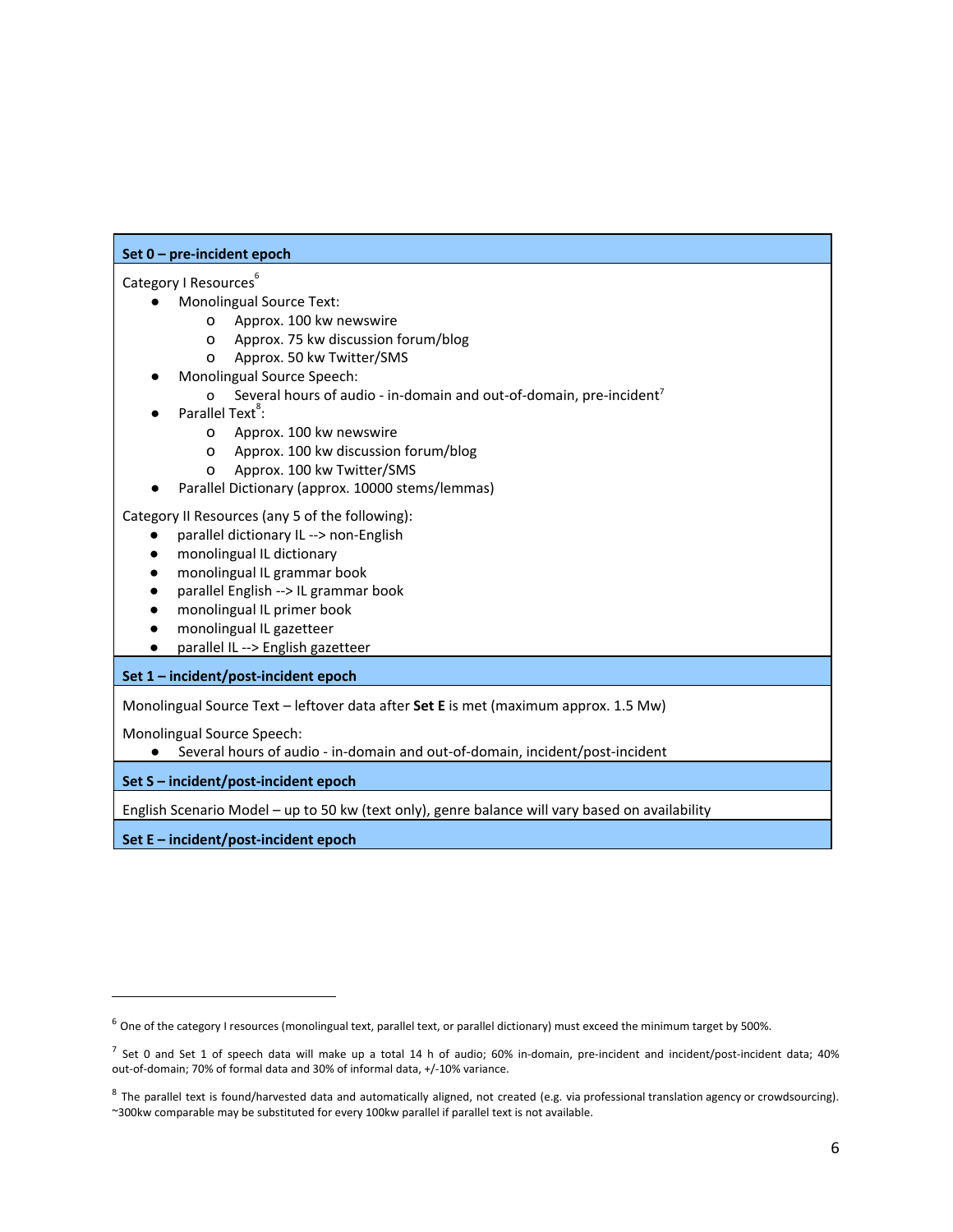#### Source Text:

- Approx. 100 kw newswire
- Approx. 50 kw discussion forum/blog
- Approx. 50 kw Twitter/SMS

Source Audio:

● Approx. 14 h of audio - 60% in-domain(with as much incident/post-incident as possible) data; 40% out-of-domain; 70% of formal data; 30% of informal data; +/- 10% variance

Table 2: LoReHLT19 IL Data Description

## <span id="page-6-0"></span>7 Native Informant (NI) Resources

During the evaluation period, participants are allowed the use of a native informant (NI) in their system development. LORELEI performers will be provided the NI by their sponsor<sup>9</sup> (DARPA) through the data provider Appen. The NI will be available remotely via telephone or internet connection. However, consultation with the informant must abide by the following guidelines:

- Informant can be a native speaker of the IL but cannot be a professional linguist.
- It is up to the individual teams to determine how they will make use of the informant. However, **the evaluation data must remain unseen and sequestered, and any probing of the evaluation data is prohibited**. The teams must document how they have used the informant (e.g. producing additional resources for training, etc.).
- If a member(s) of the developer's team also happens to be a native speaker of the IL, this information must also be documented.
- Teams cannot ask the NI about the incident regardless of the training conditions.
- For the constrained training condition, consultation with the informant is limited to the number of hours listed below for each IL and for each task a team participates regardless of how many submissions. If the use of the NI exceeds the number of hours given, the submissions are considered to be in the unconstrained training track.
	- o 1 h for Evaluation Checkpoint 1
	- o 5 h for Evaluation Checkpoint 2 (4 h if 1 h was used in Checkpoint 1)

## 8 Evaluation Protocol

### 8.1 Evaluation Account

All evaluation activities will be conducted via an evaluation account. **There will be one account per team** so coordinate internally before you register. Go to <https://goo.gl/forms/QHv53MJ9w2Jc11jh2> to register for the evaluation. An account will be created by NIST and a temporary password will be sent to the email provided in the registration form. We recommend that you change the password. You will make submissions from this account on behalf of your team.

### 8.2 System Input File Format

LoReHLT19 has two input source formats.

 $^9$  LORELEI performers will be provided NI time by their sponsor only for the amount given above. If teams want additional time, they must make their own arrangements at their own cost.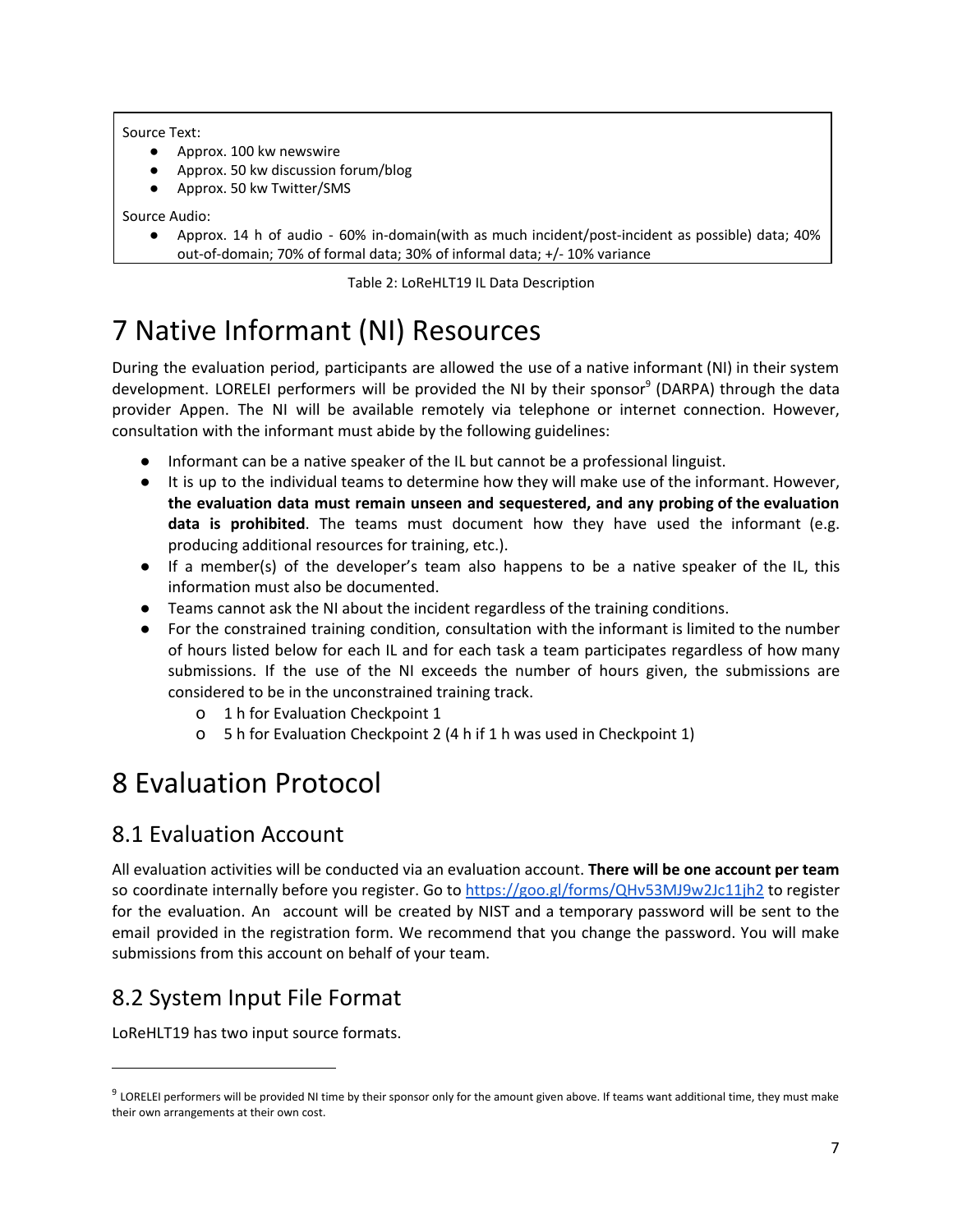#### 8.2.1 Input Text Source Format

The input text source data for the MT, SF, and EDL tasks follows the LDC LTF common data format that conforms to the LTF DTD referenced inside the test files. An example LTF file is given below.

```
<?xml version="1.0" encoding="UTF-8"?>
<!DOCTYPE LCTL_TEXT SYSTEM "ltf.v1.5.dtd">
<LCTL_TEXT>
  <DOC id="NW_ARX_UZB_164780_20140900" tokenization="tokenization_parameters.v2.0" grammar="none"
raw_text_char_length="1781" raw_text_md5="1511bf44675b0256adc190a7b96e14bd">
    <TEXT>
      <SEG id="segment-0" start_char="0" end_char="31">
         <ORIGINAL_TEXT>Emlashni birinchi kim boshlagan?</ORIGINAL_TEXT>
         <TOKEN id="token-0-0" pos="word" morph="none" start_char="0" end_char="7">Emlashni</TOKEN>
         <TOKEN id="token-0-1" pos="word" morph="none" start_char="9" end_char="16">birinchi</TOKEN>
         <TOKEN id="token-0-2" pos="word" morph="none" start_char="18" end_char="20">kim</TOKEN>
         <TOKEN id="token-0-3" pos="word" morph="none" start_char="22" end_char="30">boshlagan</TOKEN>
         <TOKEN id="token-0-4" pos="punct" morph="none" start_char="31" end_char="31">?</TOKEN>
      \langle/SEG>
      <SEG id="segment-1" start_char="33" end_char="61">
         <ORIGINAL_TEXT>Pereyti k: navigatsiya, poisk</ORIGINAL_TEXT>
         <TOKEN id="token-1-0" pos="word" morph="none" start_char="33" end_char="39">Pereyti</TOKEN>
         <TOKEN id="token-1-1" pos="word" morph="none" start_char="41" end_char="41">k</TOKEN>
         <TOKEN id="token-1-2" pos="punct" morph="none" start_char="42" end_char="42">:</TOKEN>
         <TOKEN id="token-1-3" pos="word" morph="none" start_char="44" end_char="54">navigatsiya</TOKEN>
         <TOKEN id="token-1-4" pos="punct" morph="none" start_char="55" end_char="55">,</TOKEN>
         <TOKEN id="token-1-5" pos="word" morph="none" start_char="57" end_char="61">poisk</TOKEN>
       </SEG>
       ...
    </TEXT>
  \langle/DOC>
\langle/LCTL_TEXT>
```
#### 8.2.2 Input Audio Source Format

The input audio source data for the SF task is a collection of segmented audio files in the .flac format.

### 8.3 System Output File Format

Each task has its own output format. Refer to the task specific section for information about the output requirement for that task.

### 8.4 Submission Requirements

LORELEI performers are required to submit at least one complete ensemble under the constrained training condition for each IL. An **ensemble** is defined to be a set of submissions, one at each checkpoint, that developers of the system deem comparable over time. If a connection between checkpoints 1 and 2 cannot be made, LORELEI performers must perform an ablation study to provide information regarding how their systems behave under different factors (e.g., data, algorithm, time, etc.).

When a checkpoint is active, teams can upload their submissions to that checkpoint. There will be a limit of 50 submissions at each checkpoint. At the end of the evaluation period, teams will identify in their system description submissions from checkpoints 1 and 2 that form a complete ensemble.

Submissions will not be classified as primary or contrastive in LoReHLT19. For cross-team comparison, NIST will use the best scoring submissions at each given checkpoint regardless if they are from the same ensemble. No feedback will be given for any portion of the data. The only time replacing an existing submission is allowed is when it is determined the submission has a bug, at which time, teams will need to contact NIST to enable resubmission.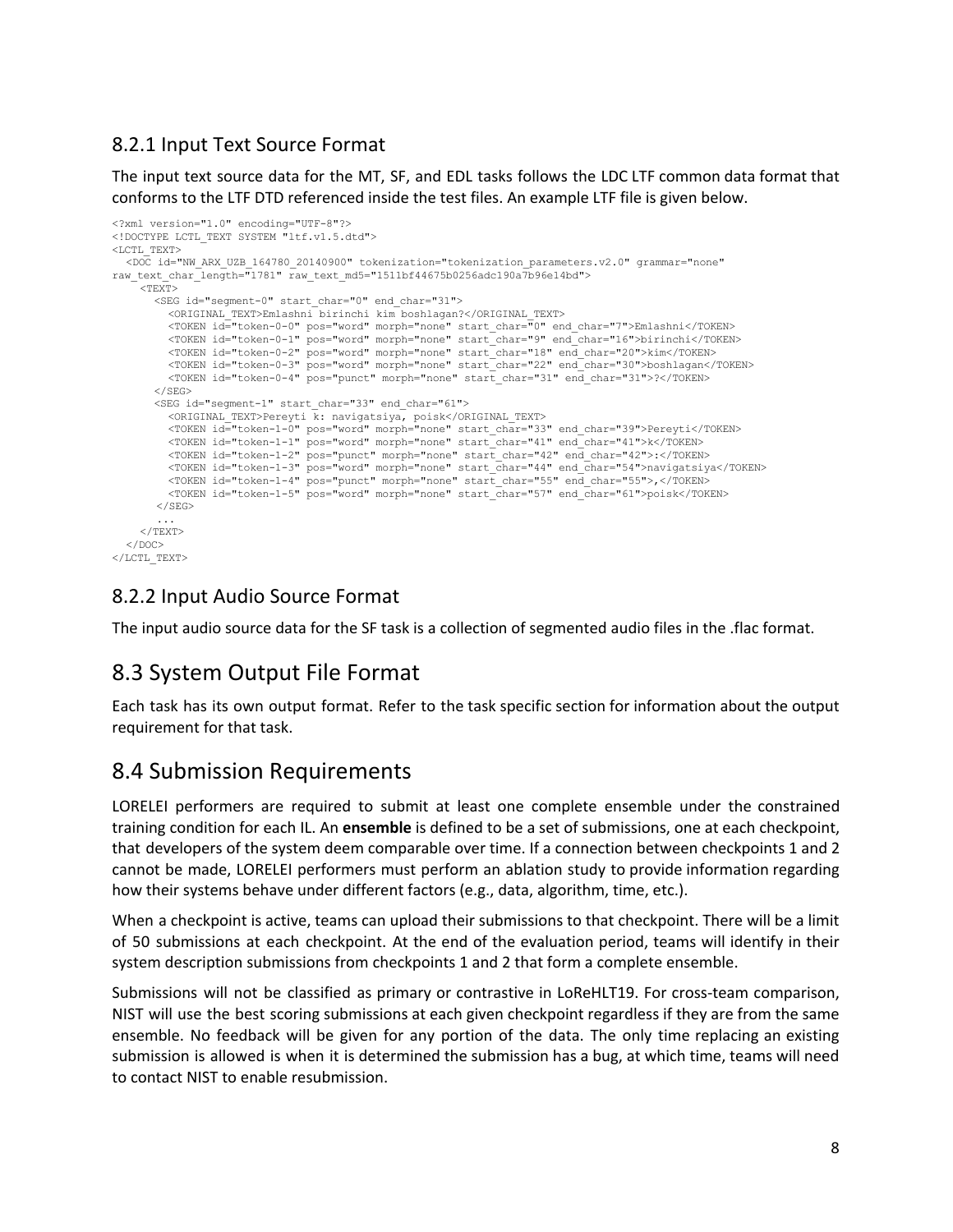At each submission, teams are recommended to provide a short description of their submissions when they upload their system output. At the conclusion of the evaluation, all teams are required to submit a more formal system description that covers all of their submissions. The final results will be released to teams who submit a system description. Teams can download the template for the system description on the NIST LoReHLT website.

Refer to the task specific sections below for the requirements on how to package the system output for a given task into a submission file.

## <span id="page-8-0"></span>9 Evaluation Rules and Requirements

The evaluation is an open evaluation where the test data is sent to the participants who will process the test data and submit system output to NIST. As such, the participants have agreed to process the data in accordance with the following rules:

- The participant agrees not to investigate the evaluation data. Both human/manual and automatic probing of the evaluation data is prohibited to ensure that all participating systems have the same amount of information on the evaluation data.
- $\bullet$  The participant agrees to abide by the terms guiding the use of the NI<sup>10</sup>.
- The participant agrees to process at least the constrained training track for each of the selected tasks.
- The participant agrees to complete all checkpoints to be considered a complete submission for each selected task and training track combination.
- The participant agrees to attend a post-evaluation workshop to present and discuss his/her systems.
- The participant agrees to the rules governing the publication of the results.

## 10 Guidelines for Publication of Results

This evaluation follows an open model to promote knowledge exchange with the wider community. At the conclusion of the evaluation cycle, NIST will create a report that documents the evaluation. The report will be posted on the NIST web space and will identify the participants and the scores from various metrics achieved for task.

The report that NIST creates should not be construed or represented as endorsements for any participant's system or commercial product, or as official findings on the part of NIST or the U.S. Government.

## 10.1 Rules Governing Publication of Evaluation Results

The rules governing the publication of the LoReHLT evaluation results are similar to those used in other NIST evaluations.

● Participants are free to publish results for their own system, but participants must not publicly compare their results with other participants (ranking, score differences, etc.) without explicit written consent from the other participants.

 $10$  Contact NIST at lorehlt poc@nist.gov if this presents a problem.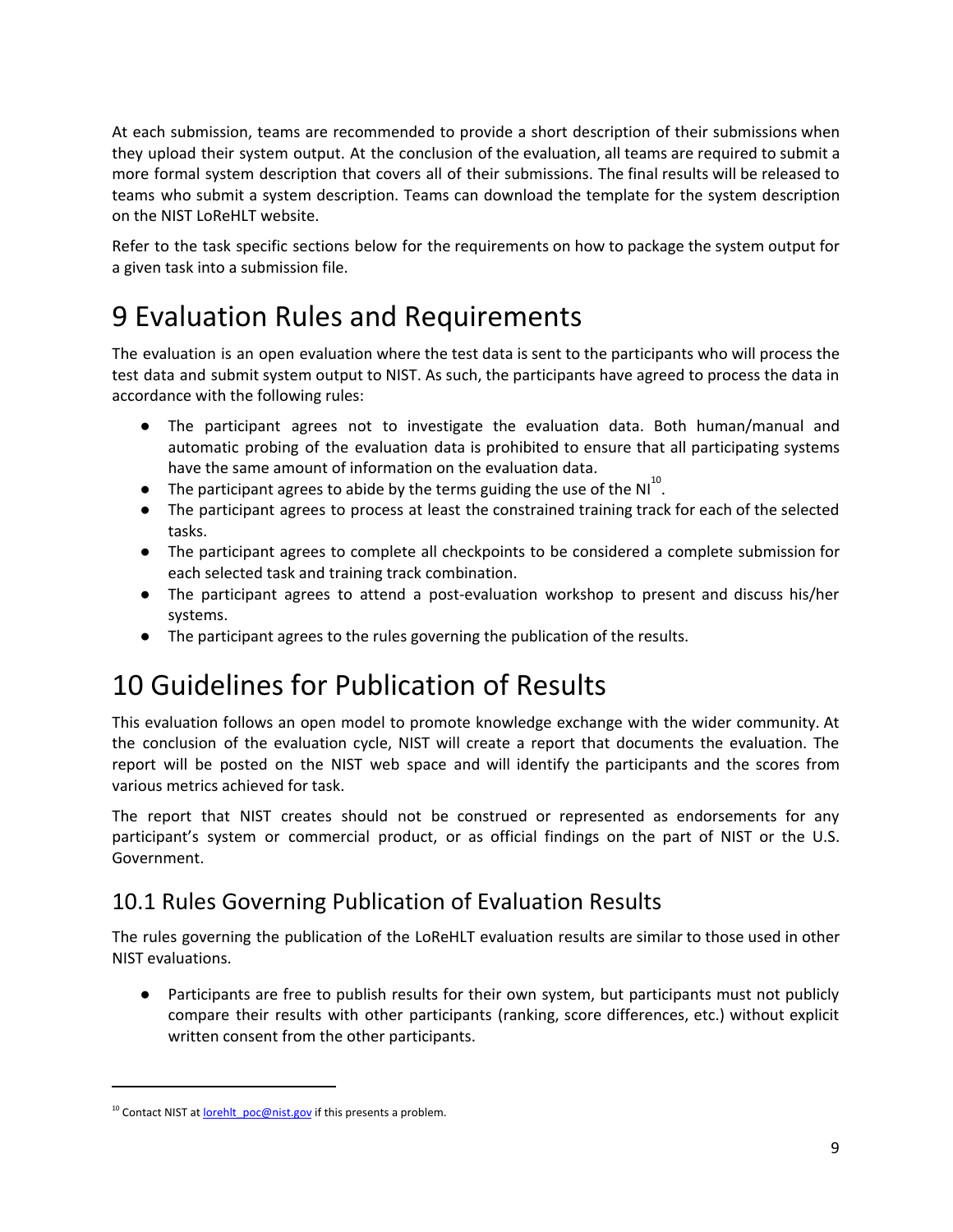- While participants may report their own results, participants may not make advertising claims about winning the evaluation or claim NIST endorsement of their system(s). Per U.S. Code of Federal Regulations (15 C.F.R. § 200.113): *NIST does not approve, recommend, or endorse any proprietary product or proprietary material. No reference shall be made to NIST, or to reports or results furnished by NIST in any advertising or sales promotion which would indicate or imply that NIST approves, recommends, or endorses any proprietary product or proprietary material, or which has as its purpose an intent to cause directly or indirectly the advertised product to be used or purchased because of NIST test reports or results.*
- All publications must contain the following NIST disclaimer:

*NIST serves to coordinate the evaluations in order to support research and to help advance the state- of-the-art. NIST evaluations are not viewed as a competition, and such results reported by NIST are not to be construed, or represented, as endorsements of any participant's system, or as official findings on the part of NIST or the U.S. Government.*

## 11 Dry Run

The purpose of the dry run is to exercise the evaluation infrastructure, not testing systems' performance. As such, the dry run intends to be flexible and at the same time to follow the protocol of the official evaluation. Differences between the dry run and the official evaluation include:

- Shorter time duration between checkpoints
- No NI
- The identity of the language is known before the IL Announcement (Mandarin, the same dataset used for the LoReHLT16 dry run)
- No scores will be reported. A feedback message will be presented to indicate if the submission has succeeded or failed. Sometimes detailed information on the nature of the failure may be provided.

## 12 Uyghur Retest

LORELEI performers are required to reprocess the LoReHLT16 evaluation test set for the two tasks (MT and NER<sup>11</sup>). The goal of the retest is to show improvement/effect within teams in terms of novel approaches to language independent techniques and novel uses of information obtained from the NI. In effect, the 2019 retest is like checkpoint 6 (following 3 checkpoints in 2016, and one each in 2017 and 2018), \*but\* with no new data resources. Teams can use only sets 0, 1, S, 2, and data collected from NI from previous Uyghur test/retests and can prepare these data in advance. During the retest (24h), teams use their prepared components to process the evaluation set. Teams can also use data gathered from the extra 1h they will have with the NI during the retest. Below are some parameters regarding the retest:

- LORELEI performers should NOT use Set E Uyghur unsequestered portion for tuning or training but as an internal test set to test cross-language methods. performers may use this unsequestered portion as training data for the official LoReHLT19 evaluation.
- LORELEI performers may NOT collect Uyghur-specific resources before or during the retest.

<sup>&</sup>lt;sup>11</sup> The NER task definition can be found in the LoReHLT16 evaluation plan at <https://www.nist.gov/itl/iad/mig/lorehlt16-evaluations>.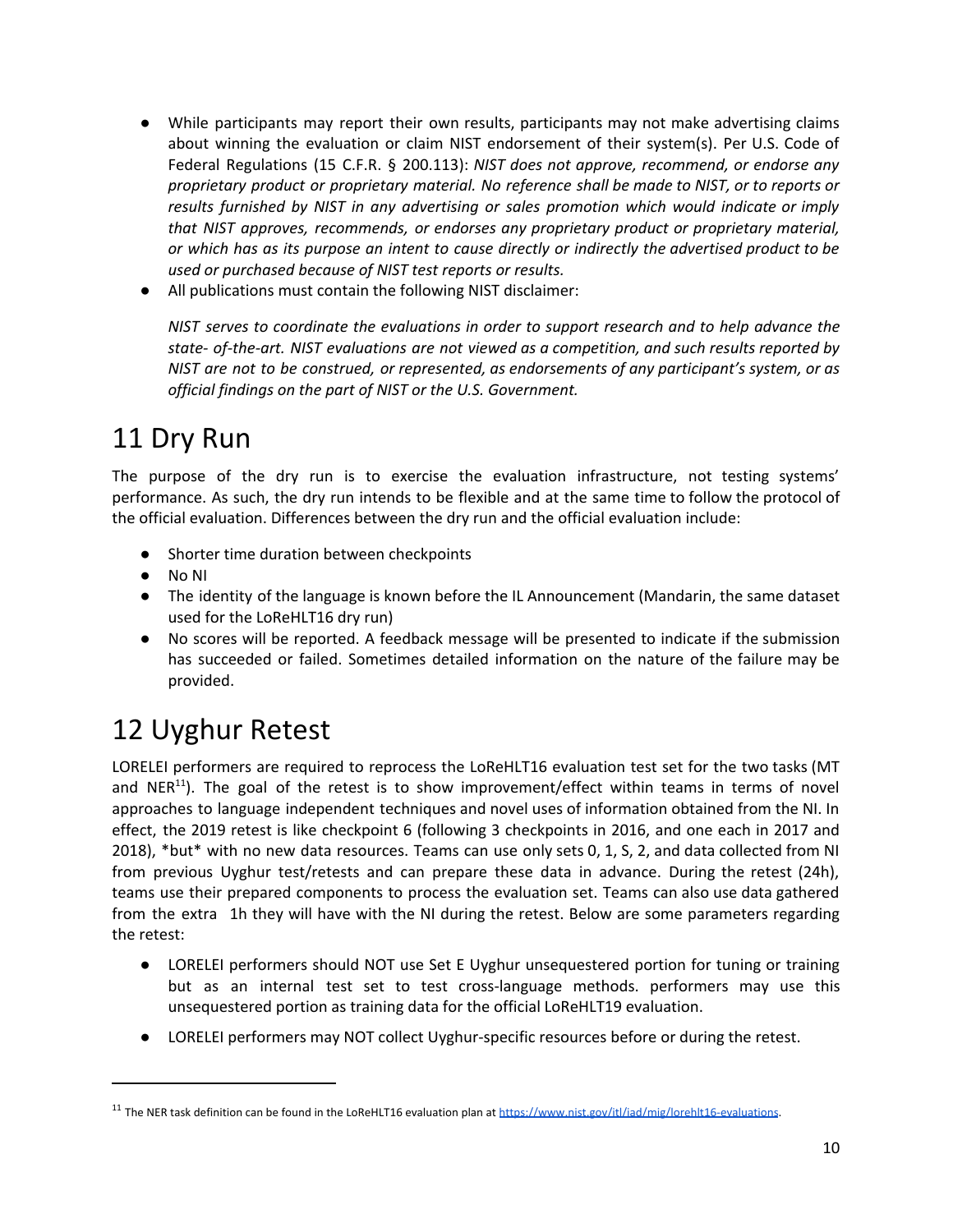- LORELEI performers may use a non-Uyghur speaker to perform annotation during the retest.
- LORELEI performers may develop and use Uyghur-specific processing capabilities during the retest.
- LORELEI performers have 24h to process the test data and submit the results. There is no checkpoint, and performers can make up to 50 submissions. A status message will display whether the submission was scored properly, but no score will be displayed. NIST will select the best scoring submission as the final submission.
- LORELEI performers will be provided some time with an NI. Each team will have up to 1h with the NI per task. No additional time with the NI is allowed before or during the retest, even at the performers' cost.
- LORELEI performers will inform NIST which submission is to be used by NIST for reporting official results.

| <b>Milestone</b>                                                      | <b>Date</b>       |  |
|-----------------------------------------------------------------------|-------------------|--|
| Initial version of evaluation plan published                          | Dec 21, 2018      |  |
| 6-month LORELEI PI meeting                                            | Mar 26-28, 2019   |  |
| <b>Registration period</b>                                            | Jun 3-13, 2019    |  |
| <b>Uyghur Retest</b>                                                  | Jun 18 - 19 2019  |  |
| <b>Dry Run</b>                                                        | Jun 25 - 26 2019  |  |
| <b>LoReHLT19 Evaluation</b>                                           | <b>Jul 2019</b>   |  |
| <b>Human Assessment</b>                                               | Aug 2019          |  |
| DARPA PI meeting                                                      | Sep 2019          |  |
| <b>Uyghur Retest Schedule</b>                                         |                   |  |
| $\overline{12}$<br>Evaluation data available                          | 15:00 EDT Jun 18  |  |
| System output submission for retest due                               | 15:00 EDT Jun 19  |  |
| <b>Dry Run Schedule</b>                                               |                   |  |
| Encrypted data released by LDC                                        | <b>Jun 24</b>     |  |
| IL Announcement                                                       | 15:00 EDT Jun 25  |  |
| - Decryption keys for set 0 and set E distributed                     |                   |  |
| <b>Evaluation Checkpoint 1</b>                                        | 15:15 EDT Jun 25- |  |
| - System output submission for Evaluation Checkpoint 1 opens          | 15:00 EDT Jun 26  |  |
| - Decryption key for set 1 and set S distributed at end of Evaluation |                   |  |
| Checkpoint 1 and after system output submission made                  |                   |  |
| - System description submission opens                                 |                   |  |
| <b>Evaluation Checkpoint 2</b>                                        | 15:15 EDT Jun 26- |  |
| - System output submission for Evaluation Checkpoint 2 opens          | 15:00 EDT Jun 27  |  |
| System description submission closes                                  | 15:00 EDT Jun 28  |  |
| Preliminary results released if system description is received        | 17:00 EDT Jun 28  |  |
| <b>LoReHLT19 Evaluation Schedule</b>                                  |                   |  |
| Encrypted data released by LDC                                        | <b>Jul 15</b>     |  |

## 14 Schedule

 $12$  LORELEI performers should have the evaluation data already.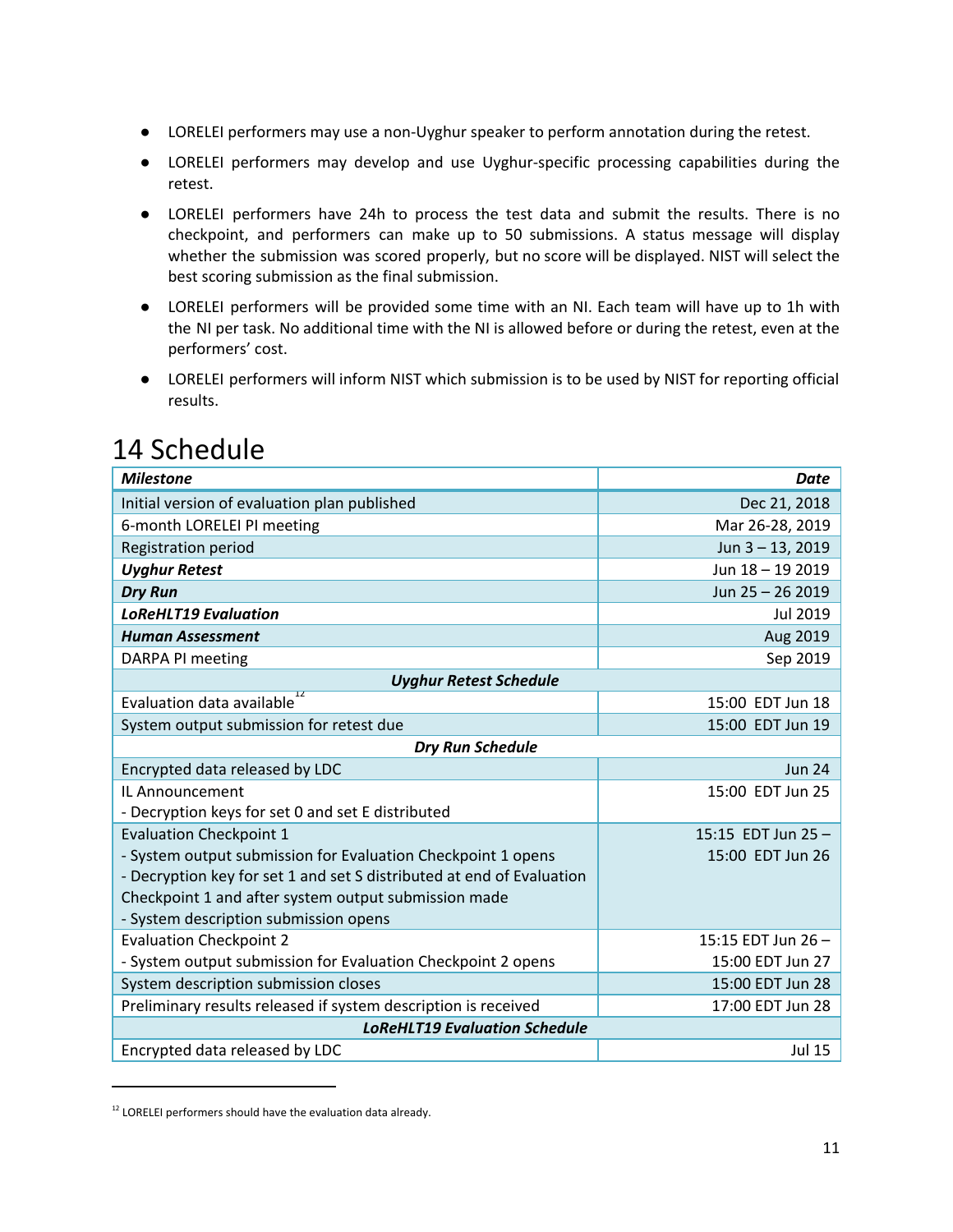| IL Announcement                                                                   | 15:00 EDT Jul 16  |  |
|-----------------------------------------------------------------------------------|-------------------|--|
| - Decryption keys for set 0 and set E distributed                                 |                   |  |
| <b>Evaluation Checkpoint 1</b>                                                    | 15:15 EDT Jul 16- |  |
| - Access to NI (MT, EDL, SF; see below)                                           | 15:00 EDT Jul 17  |  |
| - System output submission for Evaluation Checkpoint 1 opens                      |                   |  |
| - Decryption key for set 1 and set S distributed at end of Evaluation             |                   |  |
| Checkpoint 1 and after system output submission made                              |                   |  |
| - System description submission opens                                             |                   |  |
|                                                                                   |                   |  |
| <b>Evaluation Checkpoint 2</b>                                                    | 15:15 EDT Jul 17- |  |
| - Access to NI (MT, EDL, SF; see below)                                           | 15:00 EDT Jul 24  |  |
| - System output submission for Evaluation Checkpoint 2 opens                      |                   |  |
| Draft of system description due to NIST <sup>13</sup>                             | 15:00 EDT Jul 26  |  |
| System description reviewed by NIST                                               | <b>Jul 27</b>     |  |
| Preliminary results released if system description is received                    | <b>Jul 28</b>     |  |
| Final system description due to NIST                                              | 15:00 EDT Aug 9   |  |
| NI Timeline (time amount is per incident language per team per task (MT, EDL, SF) |                   |  |
| Up to 1 h between 15:15 ET Jul 16 to 15:00 ET Jul 17                              |                   |  |
| Up to 5 h between 15:15 ET Jul 17 to 15:00 ET Jul 24                              |                   |  |
| (or 4 h if 1 h was used between Jul 16 and Jul 17)                                |                   |  |

## <span id="page-11-0"></span>15 Machine Translation (MT) Evaluation Specifications

### 15.1 Task Definition

Given a text document in the incident language, the MT system is required to automatically translate the document's content into English. The entire IL only portion of the test set must be translated, even though only a subset of it will be scored in the machine translation evaluation. MT systems are to ignore the English portion of the test set which includes not to process, not to probe, and not to inspect the data, as outlined in the evaluation rules and requirements in section 9 [Evaluation](#page-8-0) Rules and [Requirements.](#page-8-0)

### 15.2 Performance Measurement

The goal for the assessment of the MT output is to evaluate it in the context of the larger LORELEI task. Several different approaches, outlined below, will be implemented to achieve this.

Some of the measurements described below will be carried out on subsets of the MT test set based on annotation by the SF systems. SF systems will be required to identify exactly one segment (using the segmentation provided for MT processing) for each document and detected SF. These segments are likely of higher relevance to the LORELEI task. Measuring MT performance on only these may provide better insight for assessing the impact of MT on the LORELEI task. For the scoring and annotations described below, this subset will then be reduced to only those instances where the SF system identified the SF correctly, and naturally to only those instances that are part of the MT test set as well.

<sup>&</sup>lt;sup>13</sup> While we ask that each team produces one system description for all tasks, if your team participates in SF Speech which has a later system description deadline, we ask that you resubmit the system description with the SF Speech info added so you will get your text results at the earlier result release date.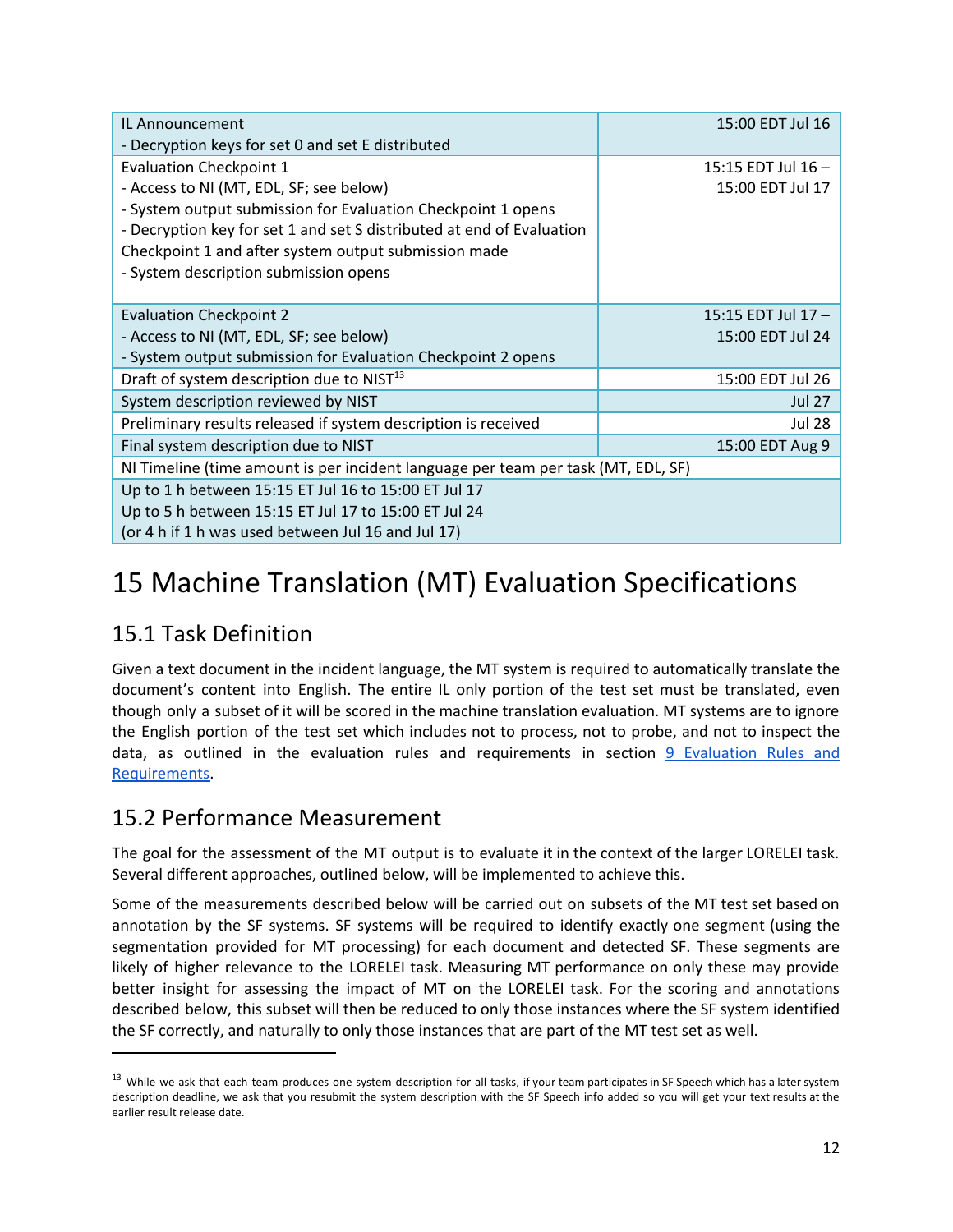#### 15.2.1 Evaluation of Impact of Machine Translation on Situation Frame Performance

In order to assess the degree to which MT aids SF performance, SF scoring will be performed on the reference translation and selected MT outputs in addition to SF scoring on the source. This will naturally be limited to those SF systems that have the capability of processing English translations, not just the source data directly. This will allow for a comparison of SF performance on:

- the source data.
- the English reference translation, and
- the English MT output.

Additionally, it will allow for a correlational analysis of automatic SF and MT scores on the same English MT output.

#### 15.2.2 Automatic MT Metric Scoring

The MT output will be scored with fully automatic MT metrics, to include METEOR<sup>14</sup> and potentially others. Scoring will be done using a single reference translation. Normalizations may be implemented for scoring purposes as necessary for the domains and data encountered, such as preventing URLs from being tokenized into multiple pieces.

Scoring will be performed separately for different portions of the MT subset of set E:

- 1. The entire MT subset of set E, with scores at the system, document, and segment levels,
- 2. The subset of SF justification segments described above.

#### <span id="page-12-1"></span>15.2.3 Human MT/SF Assessment

An additional human assessment step will be performed, in which assessors will judge MT output on the subset of SF justification segments (and potentially surrounding segments) as to whether the MT would allow for the identification of the correct situation frame and location.

### <span id="page-12-0"></span>15.3 MT System Output Format

MT systems are required to output the translation conforming to the lorehlt-mt-v1.2.dtd<sup>15</sup>. A sample MT system translation file is given below:

```
<?xml version="1.0" encoding="utf-8"?>
<!DOCTYPE mteval SYSTEM "lorehlt-mt-v1.2.dtd">
<mteval>
  <tstset>
    <doc docid="NW_ARX_UZB_164780_20140900">
      <seg id="segment-0"> Who did vaccinations first?</seg>
      <seg id="segment-1"> Go to navigation, search</seg>
      …
    </doc>
  </tstset>
</mteval>
```
The value of each doc docid attribute or seg id attribute must match exactly to that used in the original LTF file.

<sup>14</sup> <https://www.cs.cmu.edu/~alavie/METEOR/>

<sup>&</sup>lt;sup>15</sup> <ftp://jaguar.ncsl.nist.gov/lorehlt16/lorehlt-mt-v1.2.dtd>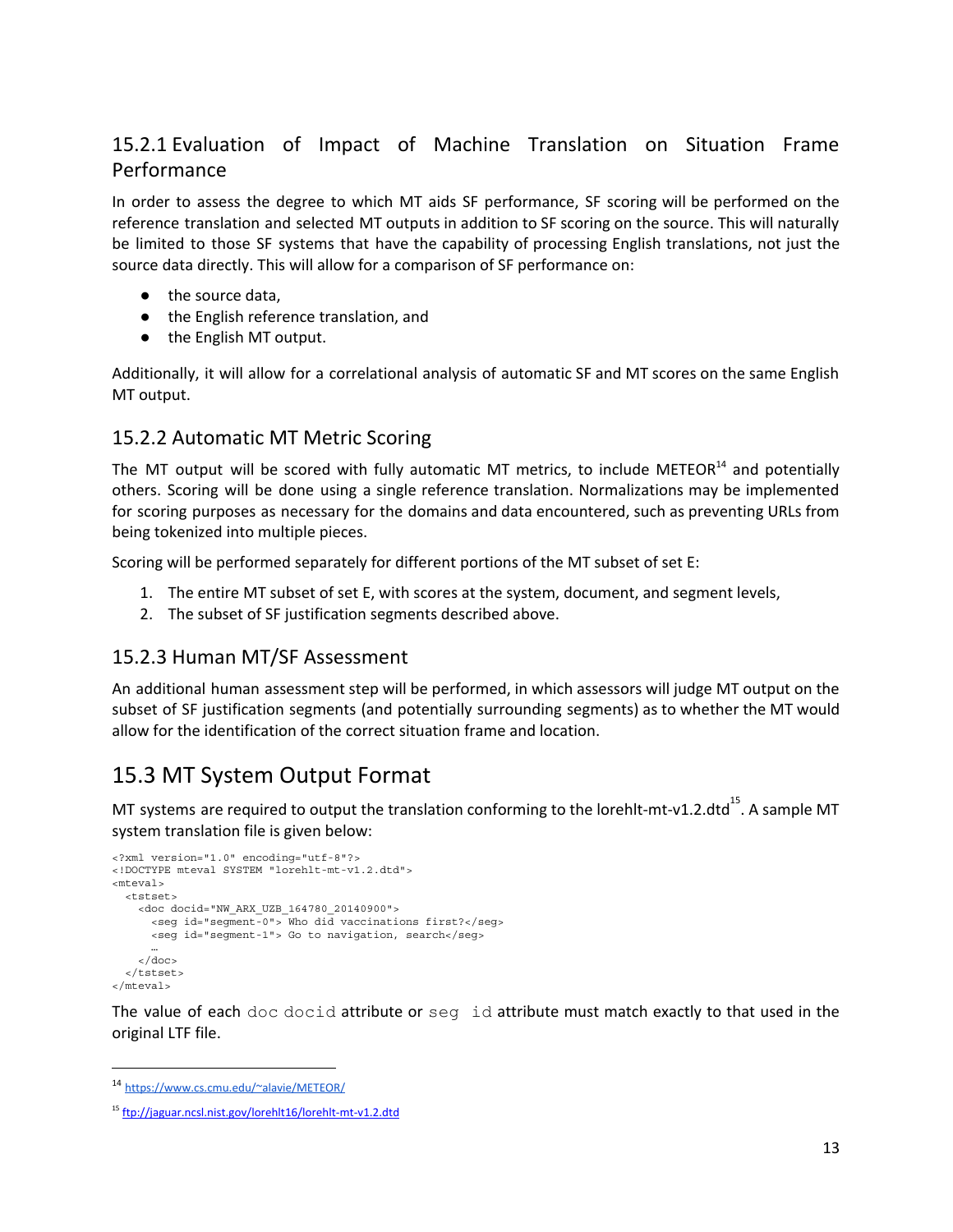Note that there is one MT system output file for each MT system input file, and the output file must have the same name as the input file.

### 15.4 System Submission Format

The MT system output files as described in 15.3 MT [System](#page-12-0) Output Format should be placed into flat-file hierarchy and compressed into a .tgz or .zip file. There are no restrictions on the submission file name besides the suffix '.tgz' or '.zip'.

## <span id="page-13-0"></span>16 Situation Frame (SF) Evaluation Specifications

### 16.1 Task Definition

Given a collection of text and speech documents, in the incident language and/or English, an SF system is required to automatically identify zero or more situation frames covered in the document and build a knowledge base (KB) of situations by identifying situation frames for a particular situation type and place (geographic location) within each document. The combination of type and place uniquely identifies a situation. Additional attributes may be included with the situation frame or situation. For the place field, the participants are to choose a place name from a comprehensive repository of place names (e.g. GeoNames) that the LDC will provide. For scoring purposes, the place name should match precisely the reference, and partial credit will not be given for partial overlap or containment. For instance, if the reference points to a repository entry for "Reston, VA" and the SF system reports repository entry of "Fairfax County, Virginia", the place field of the frame will be considered labeled wrong despite "Reston" being in "Fairfax County" because the annotator was able to determine the location more precisely from the source document, and the SF system is expected to do the same.

A **document-level situation frame** has the following **required** structure ( text-only\*; need-type-only†):

- **DocumentID**: The document from which the SF was extracted
- **Type**: The situation type, from a fixed set of needs / issues
	- o For need frame: one of "evac", "food", "infra", "med", "search", "shelter", "utils", or "water"
	- o For issue frame: one of "regimechange", "crimeviolence", or "terrorism"
- **Place KB ID**: The KB ID of the location at which the situation is/was present, from the KB provided by LDC. In the event that the system is confident that no place should be associated with the frame, the system is expected to return an empty string in this field.
- **Status**: The temporal need or issue status of the situation.
	- o For need frame: one of "past", "current", or "future"
	- o For issue frame: one of "current" or "not\_current"
- **Confidence**: How confident the system is in the creation of the situation frame from the document, ranging from 0 to 1, inclusive.
- **Justification\_ID**\*: The segment ID of one segment from the source document justifying the creation of the situation frame<sup>16</sup>. Please note that the "Justification" field this year is used for human assessment purposes for MT (see 15.2.3 Human MT [Assessment\)](#page-12-1), and NIST may use this information for various exploratory measurements.

<sup>&</sup>lt;sup>16</sup> This year, human assessment will only focus on the text documents and the Justification field for the speech documents will be ignored, if reported.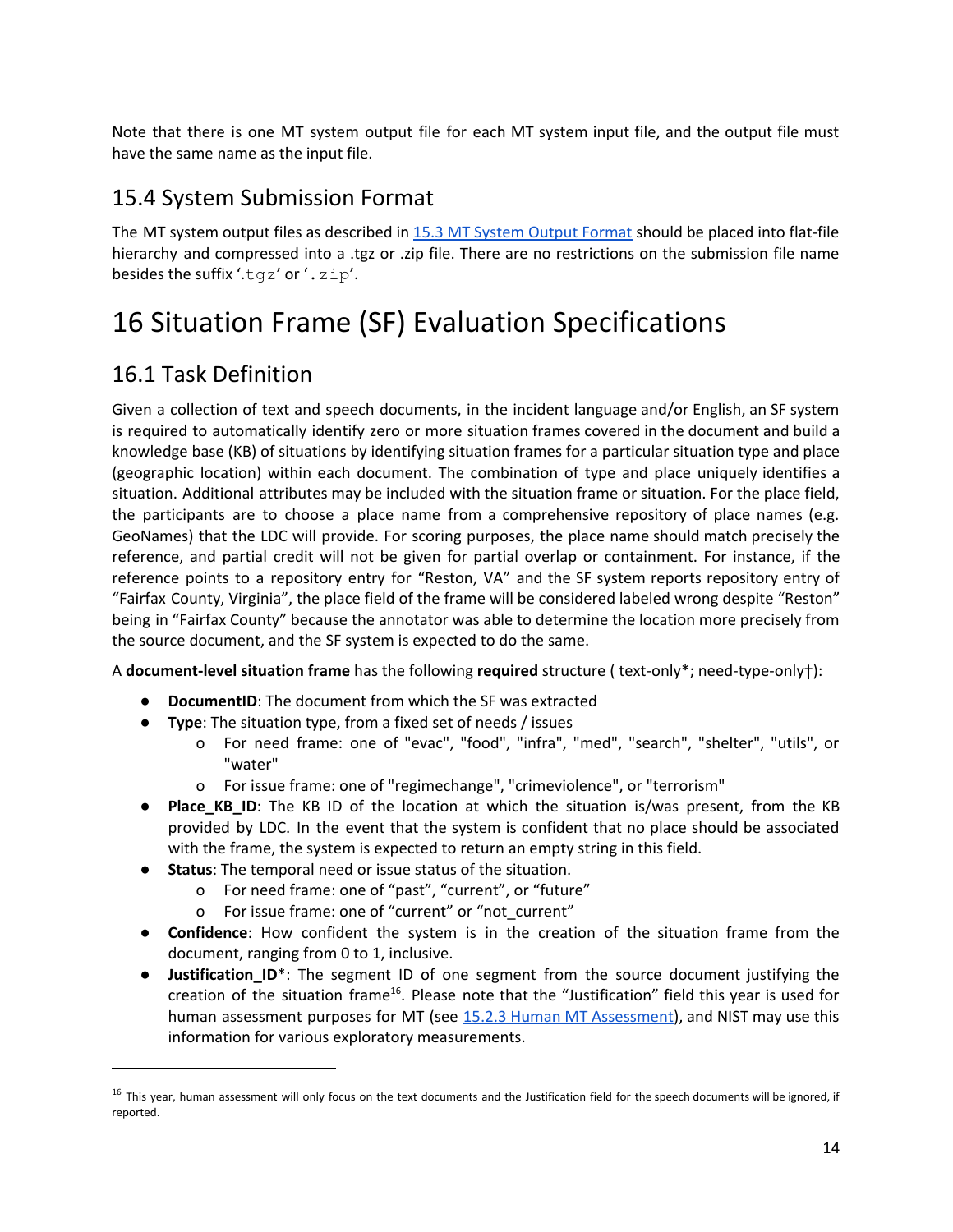- **Resolution**†: Either "sufficient" or "insufficient" (also if not known to be sufficient, considered "insufficient").
- **Urgent**: Either True or False (note, this field is required for both "need" and "issue" frames)
- **● SEC:** Sentiment, emotion, and cognitive state associated with identified frame with the following substructure:
	- o **Sentiment**: a numeric value between -3.0 and 3.0 with 0.5 increments excluding 0
	- o **Emotion\_Fear**: True for presence or False for absence
	- o **Emotion\_Anger**: True for presence or False for absence
	- o **Emotion\_Joy**: True for presence or False for absence
	- o **Source**: an entity ID (from a partnering EDL system), or the string "author" or "other".

*Note that requirements for SEC have changed from the pilot evaluation, with the goal of detecting and labeling SEC at the frame level (instead of segment level as in the pilot).* The target will be limited to frames only. Therefore, indication of the target is no longer needed. Systems will not be required to indicate the supporting segment either, which means that system should not label duplicate SEC instances due to multiple supporting segments. However, it is possible that emotion values may be decided by more than one segment for the same SEC instance.

The LDC will create a gold standard collection of document-level situation frames, which will be aggregated prior to scoring to create a list of KB-level situations.

The entire test set must be processed even though only a subset of documents will be scored in the SF evaluation. Systems must provide at least the **DocumentID**, **Type**, **Place\_KB\_ID**, **Status**, **Resolution**, **Urgent, and SEC** fields for each situation frame in order to be evaluated. The diagnostic metrics also require the **Confidence** field to be meaningful. Each system submission is expected to provide a cutoff confidence score, and only situation frames that have confidence value above this threshold will be considered in the computation of the KB level metric. Some diagnostic metrics that show precision-recall tradeoff will include the frames below the threshold as well. Please note that due to computational constraints, a limited number of low confidence frames will be evaluated; and if the submission list is too long, it will be cropped arbitrarily.

### 16.2 Performance Measurements

The conceptual use of SF technology is to support downstream applications that aggregate SF outputs to provide situational awareness using a variety of data sources that differ substantially with respect to the density of SFs and that simultaneously provide detailed supporting information about the situation. Thus, systems must directly support both low miss and low false alarm application scenarios as well as provide high quality supporting information.

This year's SF evaluation will continue using the KB-level aggregation of situation frames that was piloted in the 2018 evaluation. During the scoring phase, the situation frames from each system submission will be labeled for gravity and grouped into KB-level situations as described further in this section. NIST will focus on evaluating (1) correct identification of the KB-level situations and (2) inference of gravity of KB-level situations.

The primary SF system performance metric is nDCG. The rationale for the choice of nDCG as the primary metric is centered around the needs of the analyst. From the perspective of the T&E team, there needs to be a single primary metric for which the participants can optimize their systems. This metric should represent as much as possible the desired needs of the analyst that will be using the system. For situational awareness the analyst would be focusing on different situations that require analyst's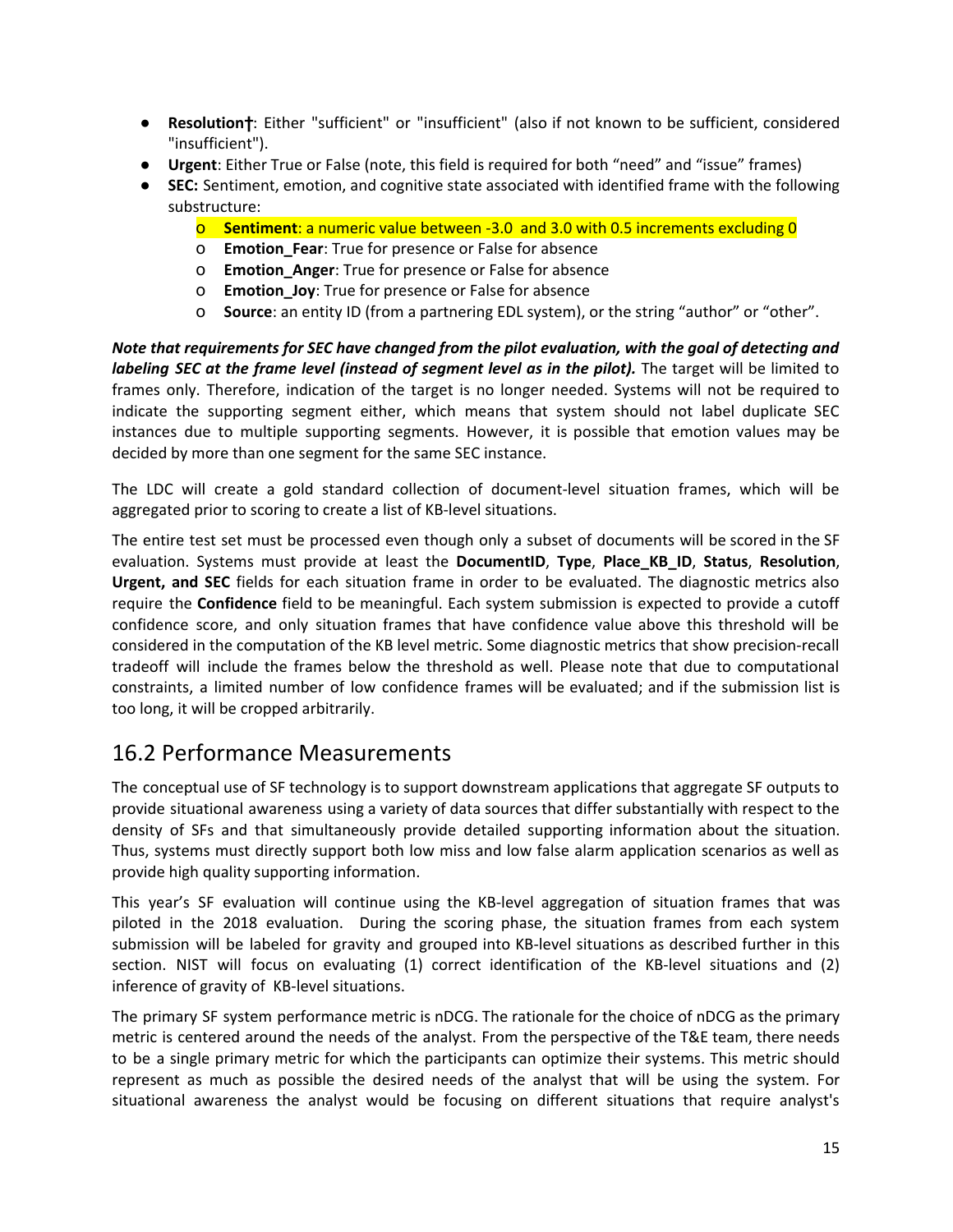attention. Therefore, for this year the evaluation focuses on KB-level situations instead of single situation frames.

The system would provide the analyst a list of situations. While it is desired for the list to be of good precision and good recall, it is more important not to miss urgent situations that are ongoing and require immediate attention than those that are less urgent, or have already been resolved. A cumulative gain (CG) metric addresses this requirement and gives higher gain to more urgent situations that are correctly identified than less urgent situations or situations that are not current anymore. Additionally, there is going to be potentially many more situations than the analyst can focus on at once. Therefore, it is important to present the analyst the list of situations in an order such that higher priority situations appear closer to the top of the list. To address this stipulation, a cumulative gain needs to be discounted based on the position of the situation in the list. In order to compare the performance of the system across multiple lists of situations we normalize the final score and arrive at an nDCG metric.

To determine which situations are more important for the purpose of this evaluation, a notion of gravity is introduced. A situation frame is considered grave if it is "current", "urgent", and "unresolved". The number of grave situation frames in a KB-level situation is meant to indicate the magnitude and seriousness of the situation. Therefore, the gain in the nDCG metric will be assigned based on the number of grave situations and will be determined once the situation frame annotations become available. For illustrative purposes, a KB-level situation with 25 or more grave situation frames could be assigned a "High" gain, 10 to 25 grave situation frames assigned a "Medium" gain, and less than 10 assigned a "Low" gain, where gain might be set to 5 for a "High" KB-level situation gravity, 3 for a "Medium" situation gravity, and 1 for a "Low" situation gravity.

Note that the systems will get credit for all correctly identified situations, not just current, urgent, and unresolved. If a system occasionally mislabels fields, but the KB-level situations still end up in the right order, the system could still get the highest possible nDCG score. The score decreases with false alarms (KB-level situations that don't exist), and/or by listing less grave situations before more grave ones.

The nDCG metric alone might be too broad to be indicative of areas where the systems fail, and what system components need to be improved, but since the participants' systems are complex and vastly differ in architecture, a narrower performance metric that is useful for one participant might not be useful for another and does not provide a part-by-part comparison of systems. In order to help facilitate teams' R&D efforts, NIST will provide a variety of other metrics for diagnostic purposes during the analysis phase. Two types of diagnostic metrics will be reported to evaluate system performance with respect to finding all the correct situation frames: macro-averaging metrics to evaluate systems' ability to correctly identify situations through detection and clustering of document-level situation frames, and KB-level situation metrics to evaluate systems' ability to infer situation gravity.

Detected situation frames will be linked to KB-level situations by "type" and "place"; and as a simplifying assumption this year, participants should consider all situation frames with a common type and location to refer to the same KB-level situation.

This year, multiple references will be used for scoring as well. The Precision and Recall metrics in this section are short for Occurrence Weighted Precision and Occurrence Weighted Recall. The weights for each frame are determined by the number of occurrences in the combined reference with respect to equivalence class. False positives are given a weight of 1 for the purposes of computing Occurrence Weighted Precision.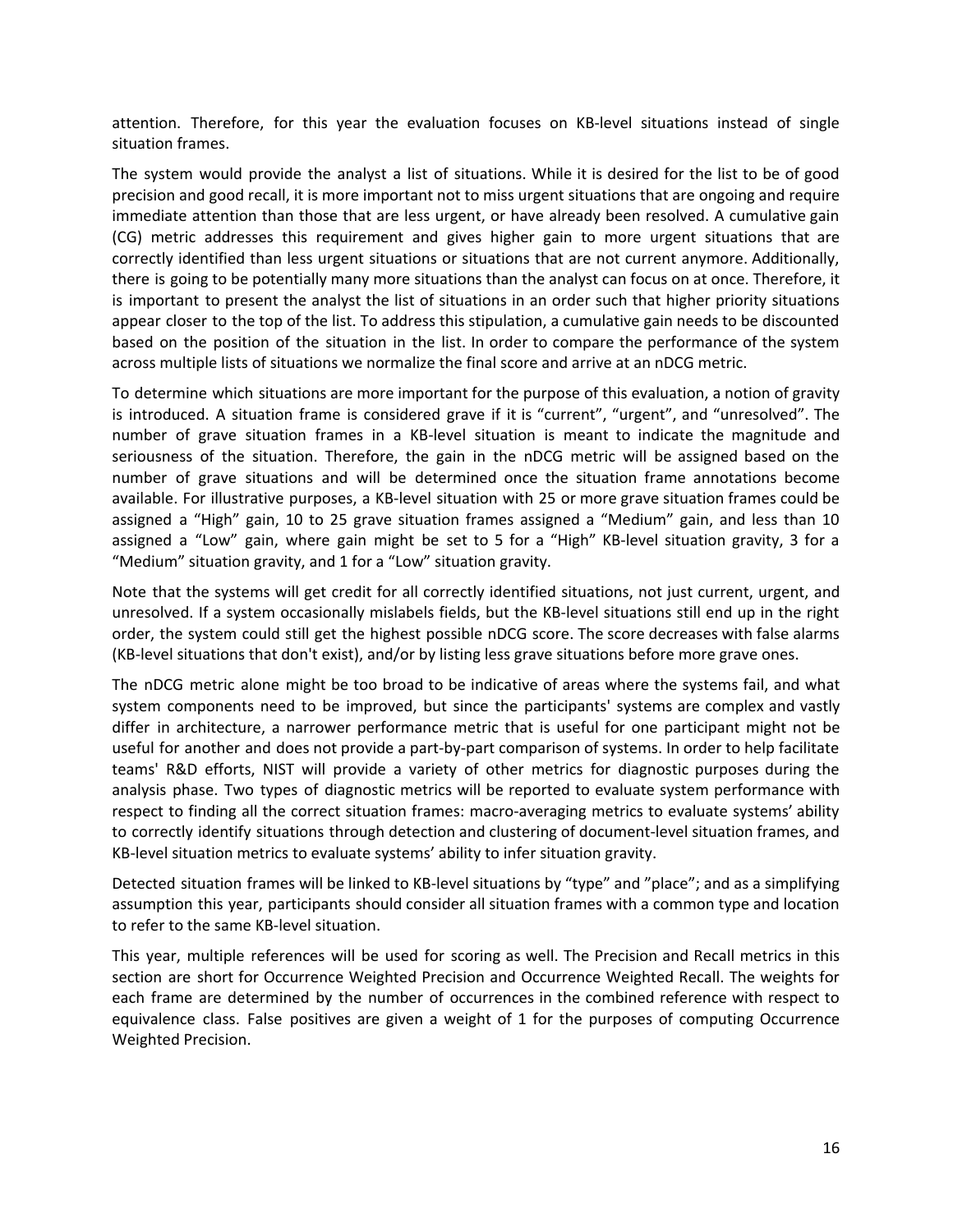#### 16.2.1 A Unified Primary Metric for Situation Frame Task That Incorporates SEC

This year we will not only focus on the performance measurement of systems on the aggregated KB-level situations, but per DARPA's request, will also incorporate the SEC task into this measurement. For the unified metric, we will add "fear" and "anger" as additional boosters of gravity for a "need" frame, and as a necessary component of gravity for an "issue" frame. As a unified primary metric we introduce a modified nDCG metric -- nDCG\_SEC. This metric computes the score in the same manner as does nDCG. The difference is in the definition of gravity of frames.

For nDCG\_SEC metric, a "need" situation frame is considered grave if it is "current", "urgent", and "unresolved" (just like in the previous year). If there is a grave need frame that also contains "fear" or "anger: emotions towards the situation, such a frame will receive a 0.2 boost for each of these emotions, e.g. a grave frame that contains "anger" and "fear" will be counted as  $1.4$  ( $1 + 0.2 + 0.2$ ) grave frames.

Since "issue" frames are not annotated for "resolution", in 2018 evaluation, by definition there were no grave issue frames. This year we propose to label issue frames that are "current", "urgent", and contain "fear" or "anger" emotions, as "grave". If an issue frame contains both "fear" and "anger" it will also get a boost to be counted as 1.2 grave frames.

The rationale behind this approach is that "fear" and "anger" can be additional indicators of the severity of the situation at hand, considering that both "need" and "issue" frames are associated with events that are likely to endanger the lives of the people involved. When we look at the presence of "fear" and "anger" in the frame, we will only consider those SEC entries that have correctly identified source and polarity. Doing so will incentivise the participants to correctly label these fields as well.

While the sentiment polarity has several finer grained ordinal values in both positive and negative range, for the purpose of this metric, only the more coarse match of "positive" or "negative" polarity will be used.

In order to streamline the understanding of the effect of metrics and the definition of the task itself, and to reduce the complexity of elaborate steps of applying our metrics, we will randomly pick a single annotation and will score systems' performance against this single annotation. We will use the same randomly chosen annotation for all submissions.

To maintain continuity with the previous year's evaluation, we will also report the nDCG score as was defined in the previous year (without regard to SEC), using both the occurrence weighted multiple annotation reference, and the randomly selected single annotation reference that is used for nDCG\_SEC.

Note that the SEC annotations are only available for the text portion of the data. Therefore, for the purpose of calculating the nDCG\_SEC score that combines both text and speech documents, we will consider all speech frames as if they did not have any SEC present. The nDCG\_SEC score on text-only documents will be reported as well.

If time and resources permit, NIST will consider in the analysis phase a possibility of using the bootstrapping approach to generate distribution of scores based on a number of random annotation draws.

#### 16.2.2 Annotation of Urgency and Its Interpretation for Scoring Purposes

Due to low inter-annotator agreement for urgency decision on Situation Frames, for 2018 LDC used a new approach designed for better consistency. LDC will continue with this approach in 2019 as well.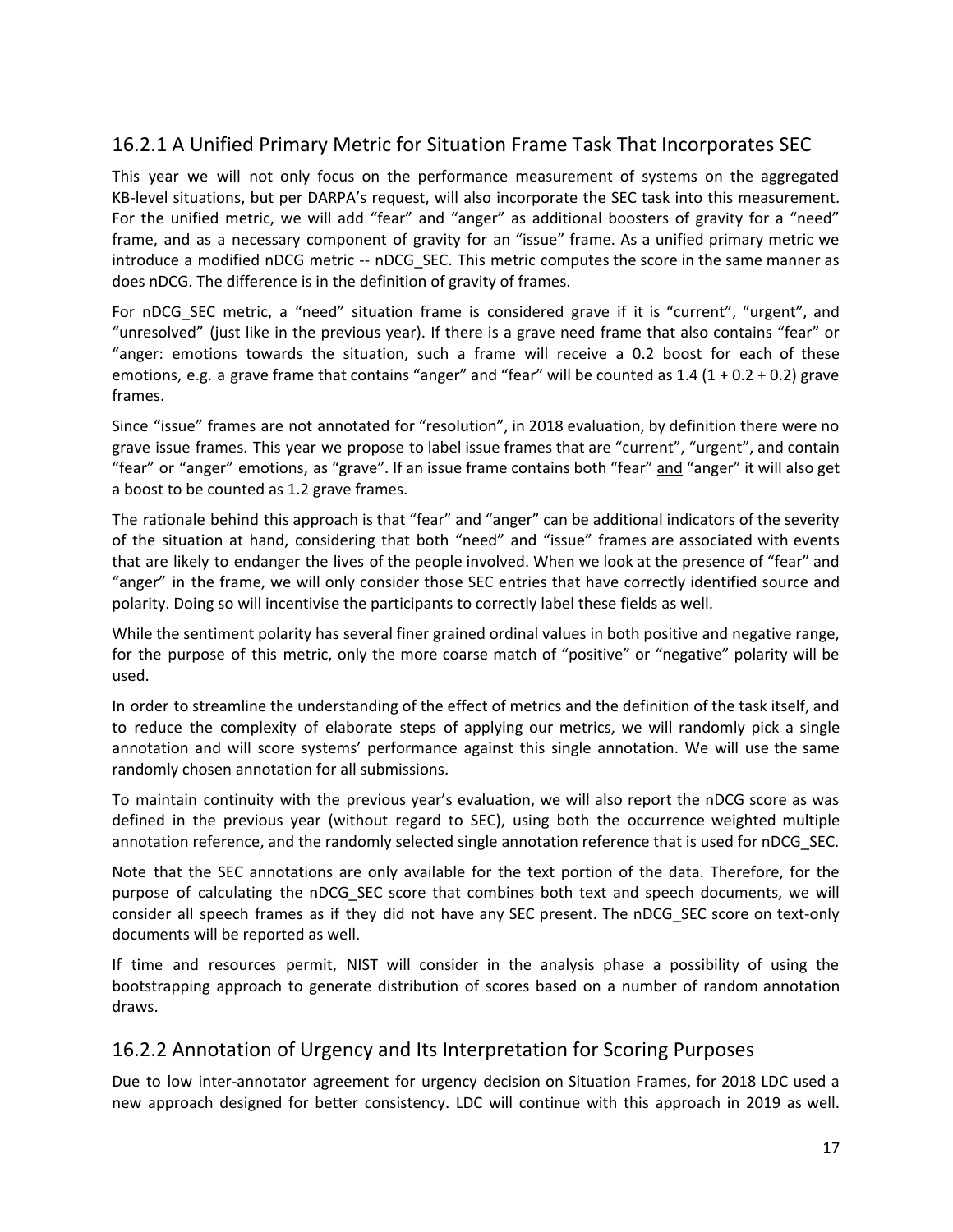Annotators will label two features: "Severity" and "Scope". Severity indicates the most severe likely outcome based on what is/was expressed in the document, and scope indicates the highest number of people potentially affected. The two metrics are considered orthogonal and each can assume four possible values. Scope can be of "Individual/ Small Group", "Large Group", "Municipality", "Multiple Municipalities"; severity can be of "Inconvenience/Discomfort", "Non-life Threatening Injury or Destruction", "Possible Loss of Life", "Certain Loss of Life". Since the SF participants continue this year to label "Urgent" frames with a binary label, the "Scope" and "Severity" annotations are combined and converted to the single binary value for scoring purposes as follows: if a situation frame is of at least the scope of a "Large Group", or severity of at least "Non-life Threatening Injury or Destruction", the frame will be considered urgent.

#### 16.2.3 Primary Metric: Normalized Discounted Cumulative Gain Metric

To evaluate systems' ability to infer situation gravity at the KB-level, Normalized Discounted Cumulative Gain (nDCG) metric will be computed. We consider the gravity of a situation to be the number of constituent situation frames that are current, urgent, and unresolved for a particular KB-level situation. nDCG uses a graded relevance scale of KB-level situations in the result set, measuring the gain (usefulness) of a given KB-level situation based on its position in the result list. Situations are binned by gravity and assigned gains based on the bin (e.g. "High": 5 points, "Mid": 3 points, "Low": 1 point). For scoring purposes the focus is on systems' ability to correctly order situation frames "High" before "Mid" before "Low", and the complete ordering is not important. Thus, the gain is accumulated from the top of the result list to the bottom and the gain of each result discounted at lower ranks and then normalized.

Normalized Discounted Cumulative Gain is defined as follows:

$$
nDCG_p = \frac{DCG_p}{IDCG_p}
$$

where *DCG<sup>p</sup>* is Discounted Cumulative Gain at rank *p* (the first p gravest KB-level situations) and is defined as:

$$
DCG_p = \sum_{i=1}^{p} \frac{Gain_i}{log_2(i+1)}
$$

where  $Gain_i$  is the gain value of KB-level situation  $i$ .

Ideal Discounted Cumulative Gain (IDCG) is the best possible DCG. It is used as a denominator to normalize the DCG of the system and is calculated by applying the *DCG<sup>p</sup>* formula above to the sorted reference list of KB-level situations.

#### <span id="page-17-0"></span>16.2.4 Diagnostic Metrics

Diagnostic metrics over KB-level situations will be evaluated and scored using the notion of equivalence classes of:

- *● type, place*
- *● type, place, status*
- *● type, place, status, resolution*
- *● type, place, status, urgent*
- *● type, place, status, resolution, urgent*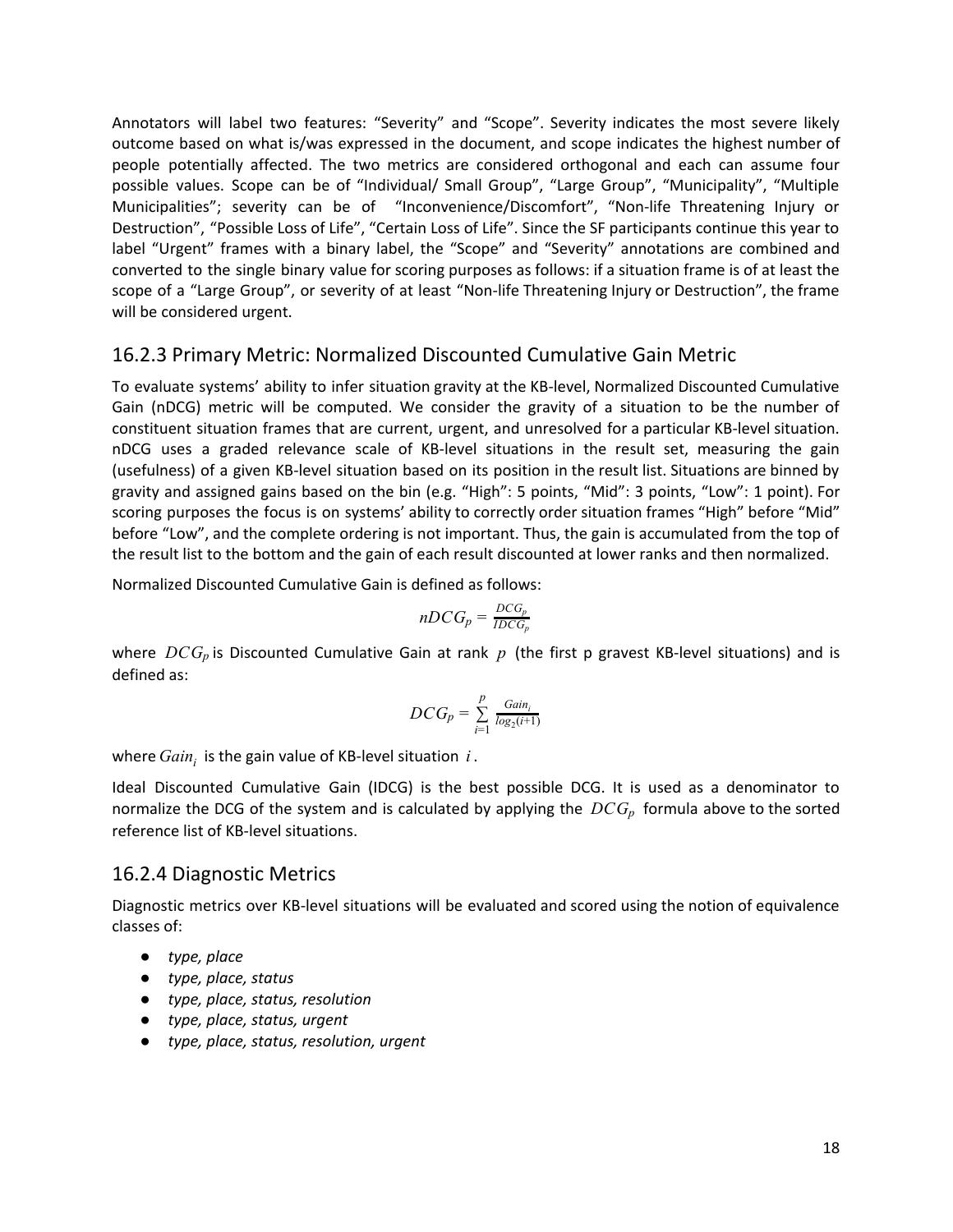*● type, place, status, resolution, urgent* (filtering only for urgent and unresolved frames) 17

These equivalence classes determine what it means for a given SF frame to be relevant in each KB level situation. Reported metrics include "Mean Average Precision" and "Macro-Average Recall". In Average Precision each correctly detected SF is counted as "relevant", and we consider the ranking of SFs ordered by confidence. The gold standard comprises the known relevant frames. "Mean Average Precision" is the overall metric of all Average Precision metrics averaged across all KB-level situations, and "Macro-Average Recall" is the overall recall metric averaged across all KB-level situations.

Mean Average Precision is defined as follows:

Mean Average Precision = 
$$
\frac{\sum_{q=1}^{Q} AP(q)}{Q}
$$

where

*Q* - is the total number of KB-level situations

 $AP(q)$  - is the average precision of KB-level situation *q* and is defined as:

$$
AP = \frac{\sum_{k=1}^{n} (Precision(k) \times rel(k))}{\text{\# of relevant docs}}
$$

*rel*(*k*) equals 1 if *k* is a relevant situation frame, 0 otherwise

Macro-Average Recall is the average of Recall measures across all KB-level situations and is defined as follows:

$$
Macco - Average Recall = \frac{1}{n} \sum_{j=1}^{n} R_j
$$

where

*n* is the number of KB-level situations

 $R_j$  is the recall measure of KB-level situation  $j$  and is defined as

$$
R = \frac{TP}{TP + FN}
$$

#### 16.2.5 Diagnostic KB-level Precision at *k* Metric

Another KB-level situation metric is Precision at N, where N is a number of situations above a certain gravity threshold in the "High" category. The KB-level situations generated by participants' systems will be sorted by gravity and the top N situations will be compared to the sorted reference list of KB-level situations using the precision metric as follows:

*Precision*(*k*) , precision at cut-off *k* , defined as:

$$
Precision(k) = \frac{TP(k)}{TP(k) + FP(k)}
$$

<sup>&</sup>lt;sup>17</sup> To measure the finer grain system performance with respect to gravity, the same macro-averaged precision/recall measures as described above will be used but only considering the set of "urgent", "unresolved" situation frames for a given "current" situation as relevant.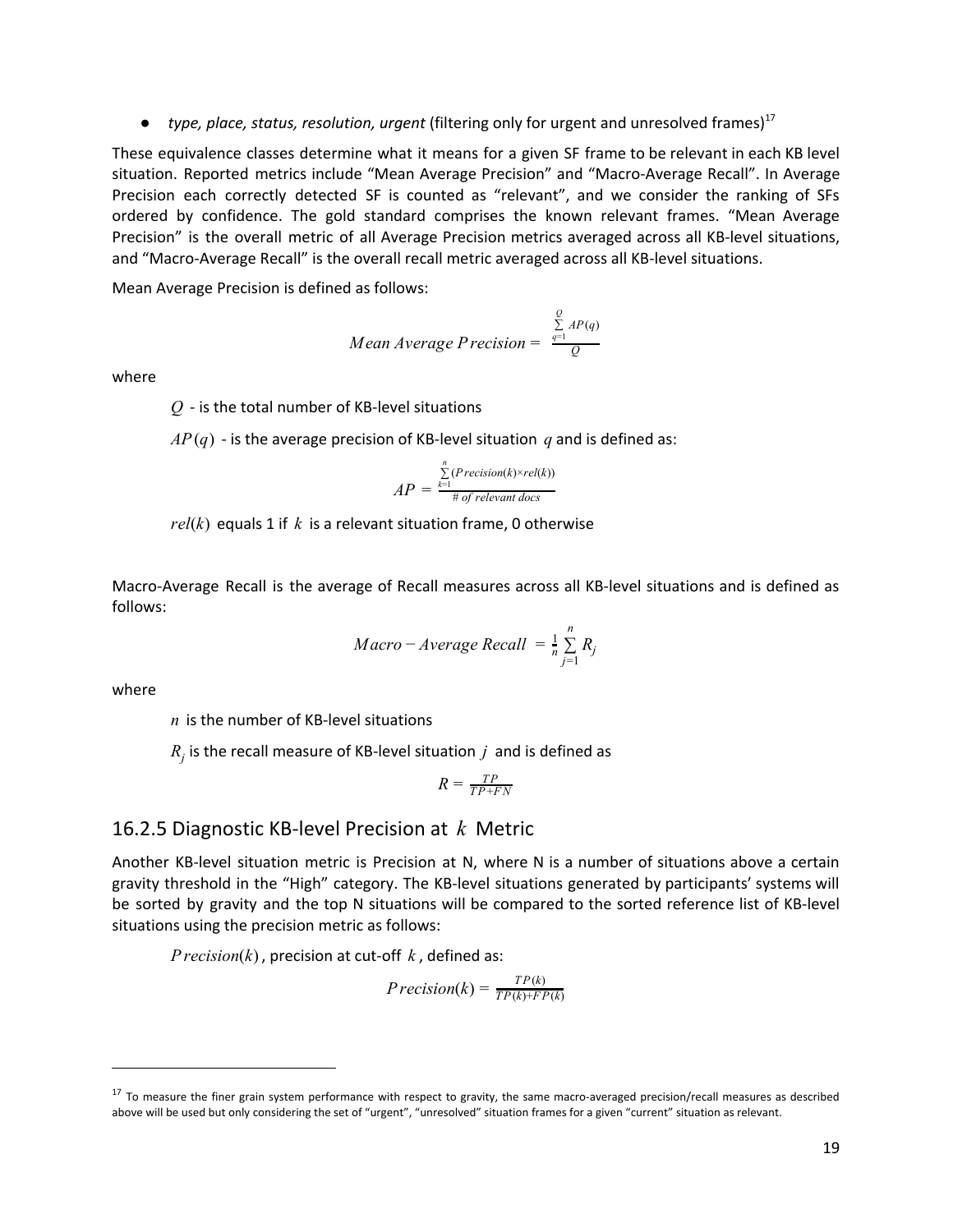### 16.2.6 Diagnostic Precision-Recall Curves

For each system submission and for each equivalence class a Precision-Recall (PR) curve will be generated, with each point of the curve corresponding to a recall on the x axis and precision on the y axis. The curve will be produced by ordering the situation frames by confidence in descending order and sweeping across the confidence values in the system output calculating precision and recall at each situation frame. Additionally, the plot if each curve will include the Area Under the Curve (AUC) as an aggregate metric.

#### 16.2.7 Diagnostic Metrics for SEC

In 2018 evaluation, one of the diagnostic metrics was "F1" on situation frames.

This year, each situation frame can potentially have an arbitrarily long list of SEC's. In addition to "F1" on situation frames, we will compute "precision", "recall", and "F1" on the reported SECs of each situation frame.

We will report "Frame Average" precision, recall, and F1 across all the frames. To address participants' feedback from the SEC Pilot regarding concerns of using occurrence weighted metrics that result from combining multiple annotations, we will use for scoring purposes a single, randomly picked annotation, in a similar manner to the nDCG\_SEC scoring described above.

It is important to point out that this scoring approach encourages SF systems to work closely with SEC systems and EDL systems. For example, if a particular situation frame has a low confidence score, but the SEC system generates several labels for it, the presence of SEC labels might reinforce confidence in the existence of a situation frame in a given document.

Additionally, if the "source" of the system SEC (that comes from the EDL system) does not match the source of any reference SEC, the system SEC is a false positive and the above score reflects that as well.

The "precision", "recall", and "F1" will be reported for the following equivalence classes:

- *● Source, Target, Polarity*
- *● Source, Target, Polarity, Fear*
- *● Source, Target, Polarity, Anger*
- *● Source, Target, Polarity, Joy*

### 16.3 Scoring Procedure

This section uses a high-level pseudocode to describe the steps in the scoring process. Please note that some loops can be folded for efficiency in the scorer, but are repeated below to provide better clarity of the scoring procedure. See Appendix A - SF Scoring Example.

First, we group reference situation frames and system situation frames into subsets of unique "type" and "place" that represent KB-level situations. Then, we sort each system subset in descending order using the "Confidence" field.

Then, for each equivalence class described in section 16.2.1 [Diagnostic](#page-17-0) Metrics we compare the set of system output frames against the set of reference frames to compute the metrics:

#### **Compute primary metric:**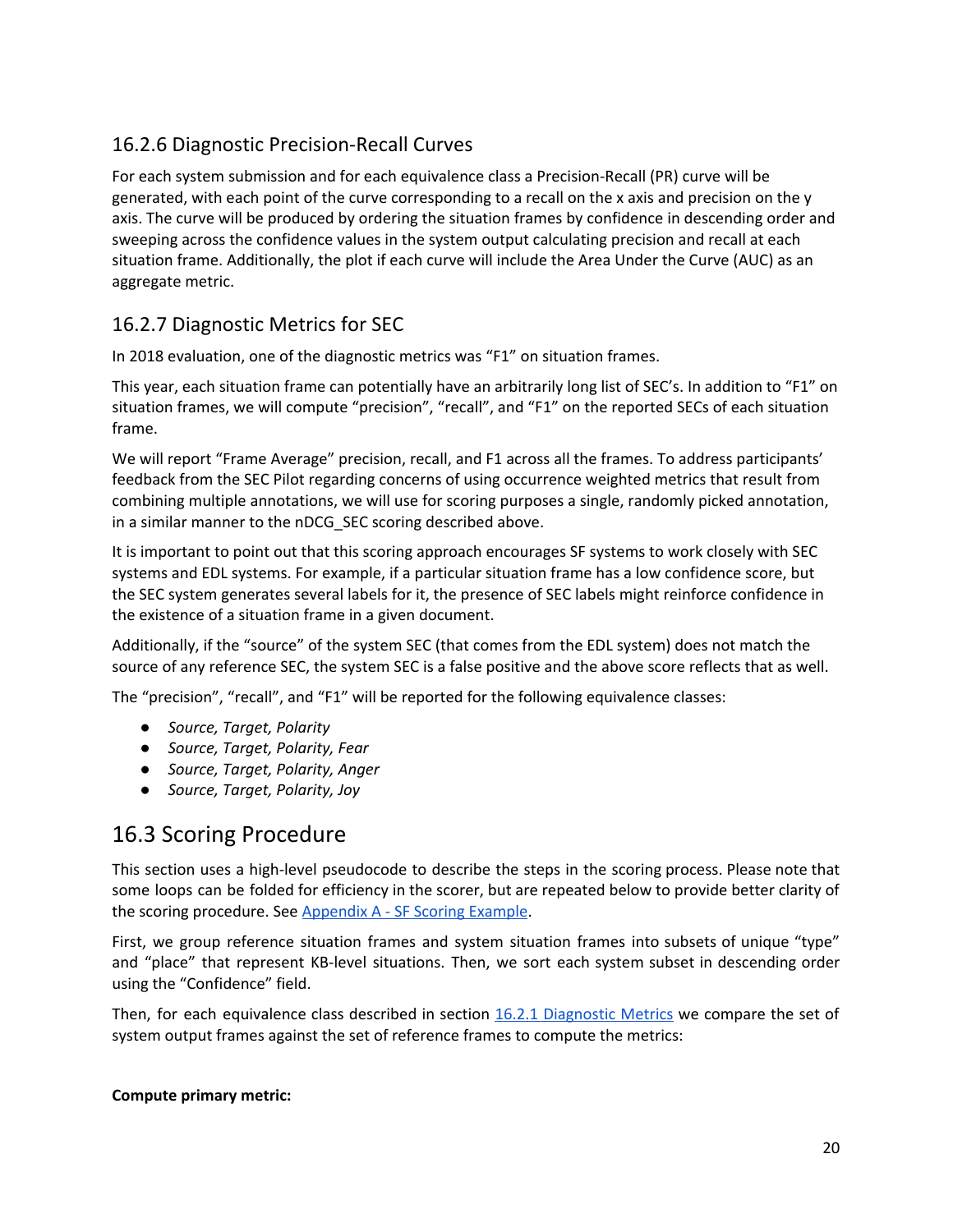- 1. Normalized Discounted Cumulative Gain:
	- 1.1. Count the number of grave situation frames in each reference KB-level situation
		- 1.1.1. Based on Gravity, assign gain $^{18}$  value to each reference KB-level Situation
			- 1.1.2. Sort the reference KB-level situations by gain in descending order
			- 1.1.3. Compute Ideal Discounted Cumulative Gain (IDCG) for normalization purposes
	- 1.2. Count the number of grave situation frames in each KB-level situation that the participant system reported
		- 1.2.1. Order KB-level situations in descending order by number of Grave situation frames
		- 1.2.2. Compute Discounted Cumulative Gain
	- 1.3. Normalize the Discounted Cumulative Gain from previous step, using IDCG
- 2. Precision at N:
	- 2.1. Sort reference KB-level situations in descending order by number of grave situation frames
	- 2.2. Sort KB-level situations that the participant system reported in descending order by number of grave situation frames
	- 2.3. For N from 1 to the total number of KB-level situations
		- 2.3.1. Compute Precision of subset of first N KB-level situations

Compute diagnostic metrics, for each **equivalence class**:

- 3. Mean Average Precision:
	- 3.1. For each reference KB-level situation Q:
		- 3.1.1. Find the matching "type, place" system KB-level situation
		- 3.1.2. Compute Average Precision of each system KB-level situation, ordering Situation Frames by "Confidence"
	- 3.2. Compute the mean of the Average Precisions from the previous step over all KB-level situations
- 4. Macro-Average Recall
	- 4.1. For each reference KB-level situation Q:
		- 4.1.1. Find the matching "type, place" system KB-level situation
		- 4.1.2. Compute the Recall of each KB-level situation
		- 4.1.3. Compute the average of all Recalls from previous step

Compute situation frame metrics:

- 5. PR Curves:
	- 5.1. Remove all frames below the current confidence threshold
	- 5.2. Transform the remaining frames to the current equivalence class
	- 5.3. Calculate True Positives, False Positives and False Negatives taking into account the fields of the current equivalence class
	- 5.4. Calculate Precision and Recall

<sup>&</sup>lt;sup>18</sup> Each situation will be assigned "gain" value representing High, Medium, or Low gain based on the number of grave situation frames in the KB-level situation in question. The range of grave situation frames that corresponds with each gain level, as well as the gain values will be determined by NIST at a later stage of the evaluation after analyzing the annotated datasets from LDC for this year's evaluation, once they become available.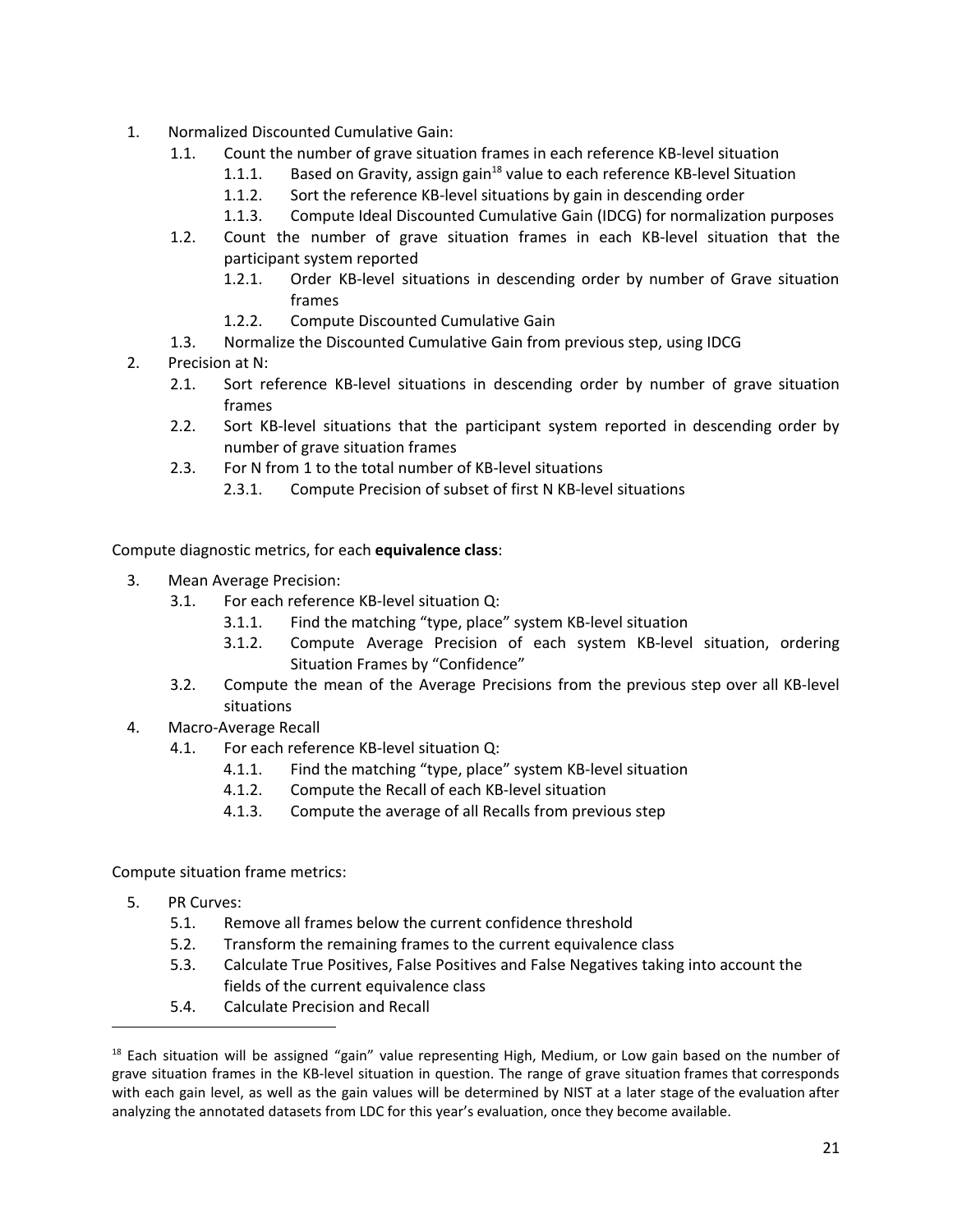#### <span id="page-21-0"></span>16.4 System Output Format

The system output structure is a JSON structure and should conform to the JSON schema. Note that the schema version and the scorer version will be different from last year's evaluation and will be made available for download from the official LoReHLT '19 webpage as soon as they are ready.

Contained below is a simple example of the system output structure for this year's SF task.

```
\left[ \right]{"DocumentID": "ENG_NW_020059_20180306_I0040RKW3",
"Type": "crimeviolence",
         "Place_KB_ID": "99324",
         "Status": "current",
         "Confidence": 0.4,
         "Justification": "segment-5",
         "SEC": [ {"Sentiment": -1.5,
                  "Emotion_Fear": True,
                  "Emotion_Anger": True,
                  "Emotion_Joy": False,
                  "Source": "1234567"},
                  {"Sentiment": 1.5,
                  "Emotion_Fear": True,
                  "Emotion_Anger": True,
                  "Emotion_Joy": False,
                  "Source": "other"},
                  … and so on] },
{"DocumentID": "ENG_NW_006892_20180806_I00263TLL",
"Type": "search",
         "Place_KB_ID": "99324",
         "Status": "current",
         "Confidence": 0.9,
         "Justification": "segment-8",
         "Resolution": "insufficient",
         "Urgent": False,
         "SEC": [
                  {"Sentiment": -3,
                  "Emotion_Fear": True,
                  "Emotion_Anger": False,
                  "Emotion_Joy": False,
                  "Source": "author"},
                  {"Sentiment": 1.5,
                  "Emotion_Fear": True,
                  "Emotion_Anger": True,
                  "Emotion_Joy": False,
                  "Source": "NIL12345"},
                  … and so on]}
]
```
### 16.5 System Submission Format

The SF system output files as described in section 16.4 System Output [Format](#page-21-0) named "system output.json". This year, the SF submission must also include the EDL output file with a ".tab" extention, that will be used for handling the "source" of the SEC component of the evaluation during the SF scoring. These two files must be compressed together into a single archive, and must not contain any directory or subdirectory structure. There are no restrictions on the submission file name besides the suffix ".tqz" or ".zip".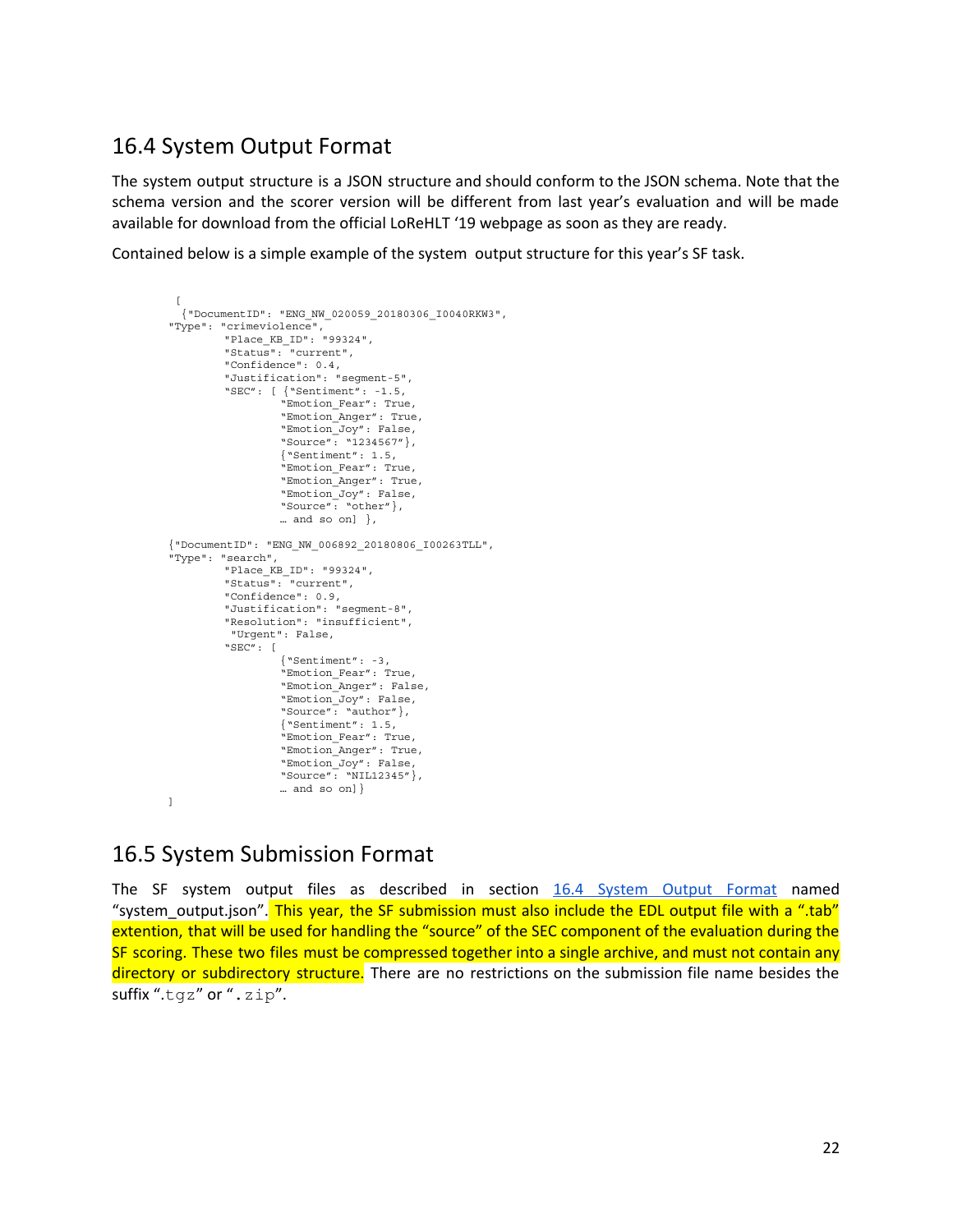## 17 Entity Discovery and Linking (EDL) Evaluation Specifications

## 17.1 Task Definition

Given a document collection in the incident language (IL) and English, an EDL system is required to automatically identify *named entity mentions*, classify them into predefined entity types, and link them to a pre-assembled Knowledge Base (KB). In addition, for entity mentions that do not have KB entries, i.e. NIL entity mentions, an EDL system must cluster them.

The entity types continue to be Geo-Political Entity (GPE), Location (LOC) including Facility (FAC) as defined in other entity-related tasks, Person (PER), and Organization (ORG).

For more details on the NER part, please consult LDC's Simple Named Entity Annotation Guidelines. LDC has also released EDL annotation guidelines specifically tailored for LOREHLT. Both are available where LORELEI materials are stored.

Participants may also refer to TAC KBP 2016 for EDL annotation guidelines, a copy of which can be accessed at: [https://tac.nist.gov/2016/KBP/guidelines/TAC\\_KBP\\_2016\\_EDL\\_Guidelines\\_V1.1.pdf](https://tac.nist.gov/2016/KBP/guidelines/TAC_KBP_2016_EDL_Guidelines_V1.1.pdf)

## 17.2 Knowledge Base (KB)

The reference KB – all in English and one each IL – will consist of four input sources as follows. For details, please refer to the relevant document released by LDC.

- 1. GeoNames (<http://www.geonames.org/>) for GPE and LOC entities;
- 2. CIA World Leaders List [\(https://www.cia.gov/library/publications/world-leaders-1/](https://www.cia.gov/library/publications/world-leaders-1/)) for PER entities;
- 3. Appendix B of the CIA World Factbook for ORG entities [https://www.cia.gov/library/publications/resources/the-world-factbook/appendix/appendix-b.h](https://www.cia.gov/library/publications/resources/the-world-factbook/appendix/appendix-b.html) [tml](https://www.cia.gov/library/publications/resources/the-world-factbook/appendix/appendix-b.html) ;
- 4. Manually augmented incident-, region- and/or domain-relevant PER and ORG entities that do not appear in (1) through (3).

A small sample KB will be distributed before evaluation so that new participants may become familiar with the format. The sample KB will include a few examples of manually augmented entries, unrelated to any IL's to avoid exposing evaluation-sensitive information.

### 17.3 Performance Measurements

Scoring metrics from the TAC KBP 2016/2017 EDL task will be extended to the EDL task. Specifically, Precision, Recall and F1 scores will be reported for the following metrics:

#### **Mention Evaluation**

- strong\_mention\_match (NER)
- strong\_typed\_mentin\_match (NERC)
- overlap\_maxmax\_micro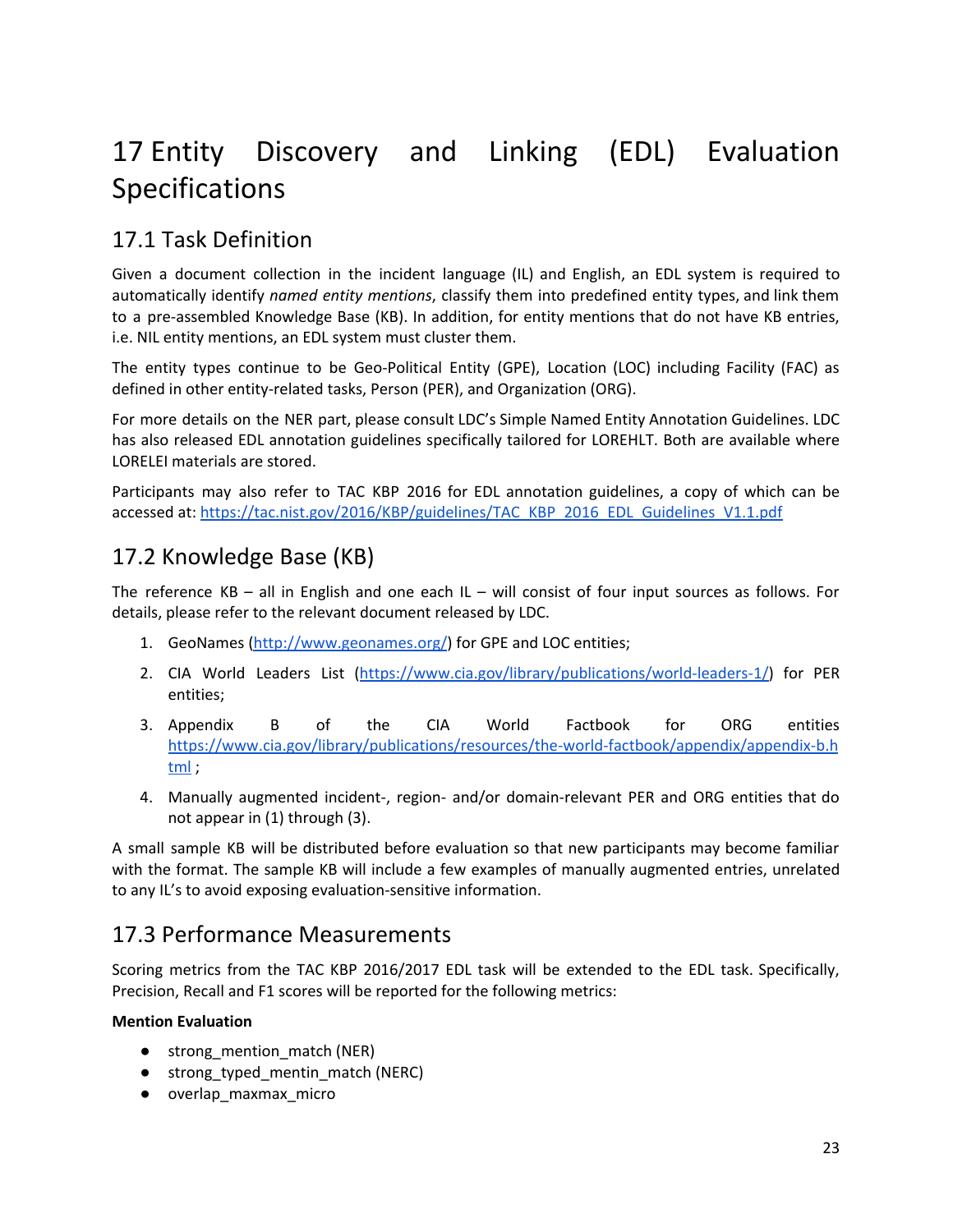- overlap\_maxsum\_micro
- overlap\_summax\_micro
- overlap\_sumsum\_micro

#### **Linking Evaluation**

- strong\_typed\_all\_match (NERLC)
- strong\_typed\_link\_match (NELC)
- strong\_typed\_nil\_match (NENC)

#### **Tagging Evaluation**

● entity\_match (KBIDs)

#### **Clustering Evaluation**

- Mention ceaf (CEAFm)
- Typed\_mention\_ceaf (CEAFmC)
- Typed\_mention\_ceaf\_plus (CEAFmC+)

#### **Clustering Diagnostics**

- mention ceaf;docid=<micro> (CEAFm-doc)
- mention\_ceaf:is\_first:span (CEAFm-1st)

For more details on these metrics, refer to section 2.2 in the 2015 KBP overview paper at <http://nlp.cs.rpi.edu/paper/kbp2016.pdf> and section 14.2 in the 2016 LoReHLT evaluation plan at [https://www.nist.gov/file/326366.](https://www.nist.gov/file/326366)

The EDL scorer is posted at <https://github.com/wikilinks/neleval>.

### 17.4 System Output Format

An EDL system is required to automatically generate an output file, which contains one line for each mention, where each line has the following tab-delimited fields.

Field1<tab>Field2<tab>Field3<tab>...<tab>Field8

where:

Field 1: system run ID, unique team id to identify each team and their runs

Field 2: mention ID, unique for each entity name mention

Field 3: mention head string, the full head string of the entity mention

Field 4: document ID: mention head start offset – mention head end offset, an ID for a document in the source corpus from which the mention head was extracted, the starting offset of the mention head, and the ending offset of the mention head.

Field 5: a KB link entity ID (numeric) or NIL clustering ID (NIL followed by a sequence of digits)

Field 6: entity type: {GPE, ORG, PER, LOC} type indicator for the entity

Field 7: mention type {NAM, NOM}

Field 8: a confidence value, a positive real number between 0.0 (exclusive, representing the lowest confidence) and 1.0 (inclusive, representing the highest confidence), and must include a decimal point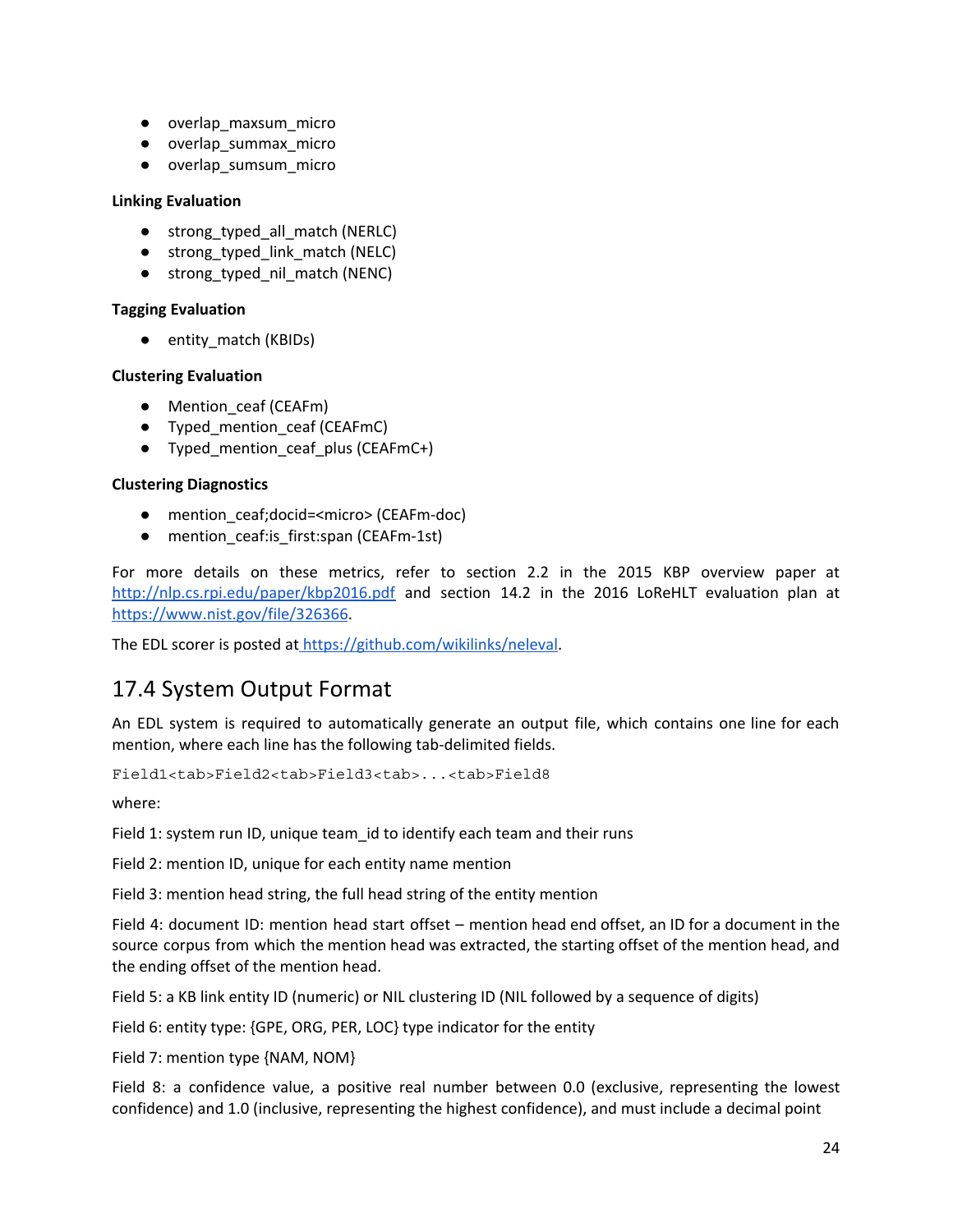Sample EDL output:

| NIST | OUERY300 Singapore   | ENG DF 001503 20070729 G00A0AFCA:889-897<br>m.06t2t GPE | NAM | 1.0 |
|------|----------------------|---------------------------------------------------------|-----|-----|
| NIST | OUERY301 Singapore   | ENG DF 001503 20070729 G00A0AFCA:1048-1056 m.06t2t GPE  | NAM | 1.0 |
| NIST | OUERY303 Jollytinker | ENG DF 001503 20070729 G00A0AFCA:1620-1630 NIL45<br>PER | NAM | 1.0 |
| NIST | OUERY304 Asia        | ENG DF 001503 20070729 G00A0AFCA:1344-1347 m.0j0k LOC   | NAM | 1.0 |

Each system submission will be validated to ensure it conforms to the specifications. If validation fails, it will be rejected and will not be scored. The validation script is available at the LORELEI website.

### 17.5 System Submission Format

Each aforementioned EDL output file, preferably with the .tab extension, should be packaged into a single flat tarball with an extension of either .tgz or .tar.gz, and each submission must be uniquely named. The submission file name should include information about the team's identity, task, checkpoint, and run id, etc., for example, NIST\_EDL\_CP1\_1.tab.tgz (which would be unzipped as NIST\_EDL\_CP1\_1.tab).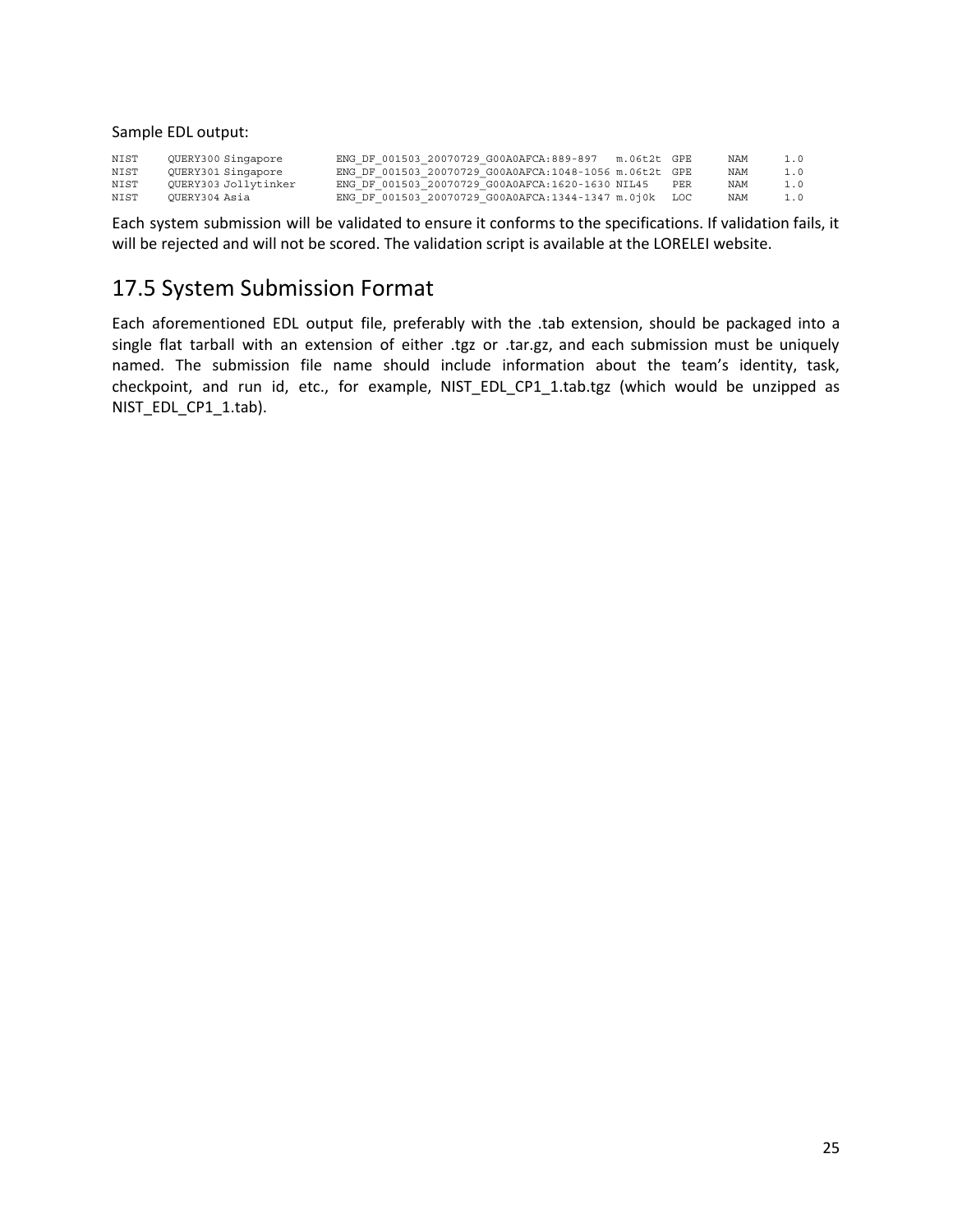## 18 SF Scoring Example

This appendix provides examples to better convey how the SF Task metrics are being computed by the scorer.

### 18.1 Primary Metric: Normalized Discounted Cumulative Gain Example

For the sake of this example, assume that the gain is 5 for "High", 3 for "Medium", and 1 for "Low". Further assume that a KB-level situation with 25 or more grave situation frames is assigned a "High" gain, 10 to 25 grave situation frames is assigned a "Medium" gain, and less than 10 is assigned a "Low" gain.

| <b>KB-level Situation</b> | # of grave SF's | Gain             | Rank p           |
|---------------------------|-----------------|------------------|------------------|
| Sit A                     | 100             | 5                | $\mathbf 1$      |
| Sit B                     | 30              | 5                | $\overline{2}$   |
| Sit C                     | 26              | 5                | $\mathbf{3}$     |
| Sit D                     | 24              | 3                | $\sqrt{4}$       |
| Sit E                     | 19              | $\overline{3}$   | 5                |
| Sit F                     | $11\,$          | $\overline{3}$   | $\boldsymbol{6}$ |
| Sit G                     | 5               | $\mathbf{1}$     | $\overline{7}$   |
| Sit H                     | $\mathbf{3}$    | $\mathbf{1}$     | 8                |
| Sit I                     | $\overline{2}$  | $\mathbf{1}$     | 9                |
| $\cdots$                  | $\cdots$        | $\cdots$         | $\cdots$         |
| Sit Z                     | 0               | $\boldsymbol{0}$ | p                |

Further suppose a system generated situation frames that resulted in the following list of 9 situations:

| <b>KB-level Situation</b> | # of grave SF's | Gain | Rank p |
|---------------------------|-----------------|------|--------|
| Sit A                     | 100             | 5    |        |
| Sit D                     | 29              | 3    | 2      |
| Sit C                     | 21              | 5    | 3      |
| Sit E                     | 19              | 3    | 4      |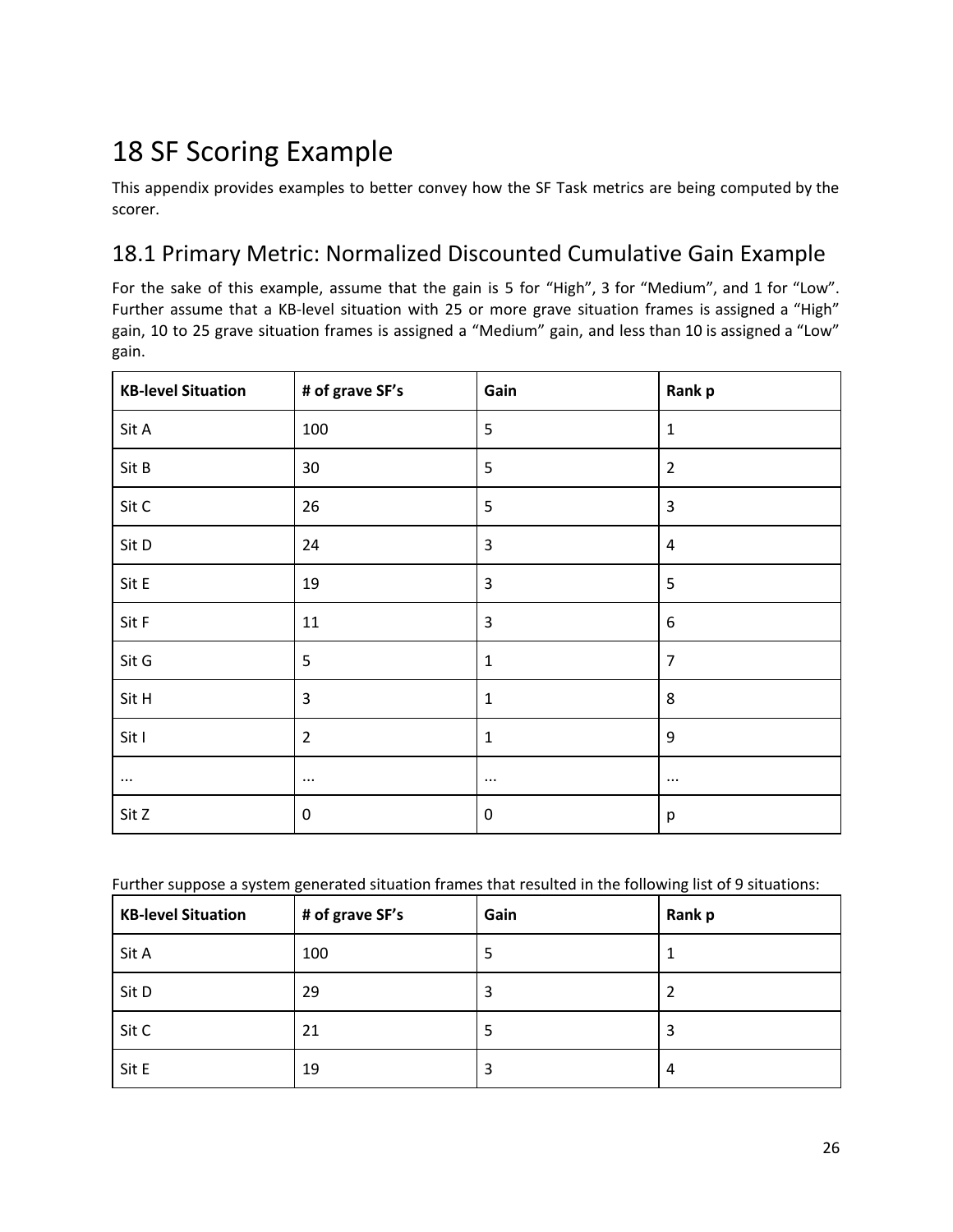| Sit B | 9 | 5 | 5 |
|-------|---|---|---|
| Sit F |   | 3 | 6 |
| Sit G |   |   |   |
| Sit H | 3 |   | 8 |
| Sit I |   | и | 9 |

The *DCG<sup>p</sup>* of this list of 9 situations is computed as follows:

$$
DCG_1 = \sum_{i=1}^{1} \frac{5}{\log_2(1+1)} = 5 \text{ , } DCG_2 = \sum_{i=1}^{2} \frac{Gain_i}{\log_2(i+1)} = 5 + \frac{1}{\log_2(3)} = 6.89 \text{ ,}
$$
\n
$$
DCG_3 = \sum_{i=1}^{3} \frac{Gain_i}{\log_2(i+1)} = 5.63 + \frac{3}{\log_2(3)} = 9.39 \text{ and so on.}
$$
\n
$$
DCG_p = \{5, 6.89, 9.39, 10.68, 12.62, 13.69, 14.02, 14.34, 14.64\}
$$

The Ideal Discounted Cumulative Gain uses the same formula applied to the values from the reference table and results in:

*IDCG<sup>p</sup>* = {5, 8.15, 10.65, 11.95, 13.11, 14.18, 14.51, 14.82, 15.13}

The normalized discounted cumulative gain is computed by dividing the discounted cumulative gain by the ideal discounted cumulative gain:

$$
nDCG_p = \frac{DCG_p}{IDCG_p} = \{1, 0.85, 0.88, 0.89, 0.96, 0.97, 0.97, 0.97, 0.97\}
$$

### 18.2 Diagnostic Metrics

Suppose for a given KB-level situation, the system reported the following situation frames:

| <b>Document ID</b> | <b>Type</b> | Place          | Confidence |
|--------------------|-------------|----------------|------------|
| SF <sub>1</sub>    | food        | Washington, DC | 0.97       |
| SF <sub>2</sub>    | food        | Washington, DC | 0.92       |
| SF <sub>5</sub>    | food        | Washington, DC | 0.89       |
| SF <sub>3</sub>    | food        | Washington, DC | 0.87       |
| SF4                | food        | Washington, DC | 0.73       |

Note that the frames are sorted in descending order by Confidence.

Suppose the reference for this KB-level situation is as follows: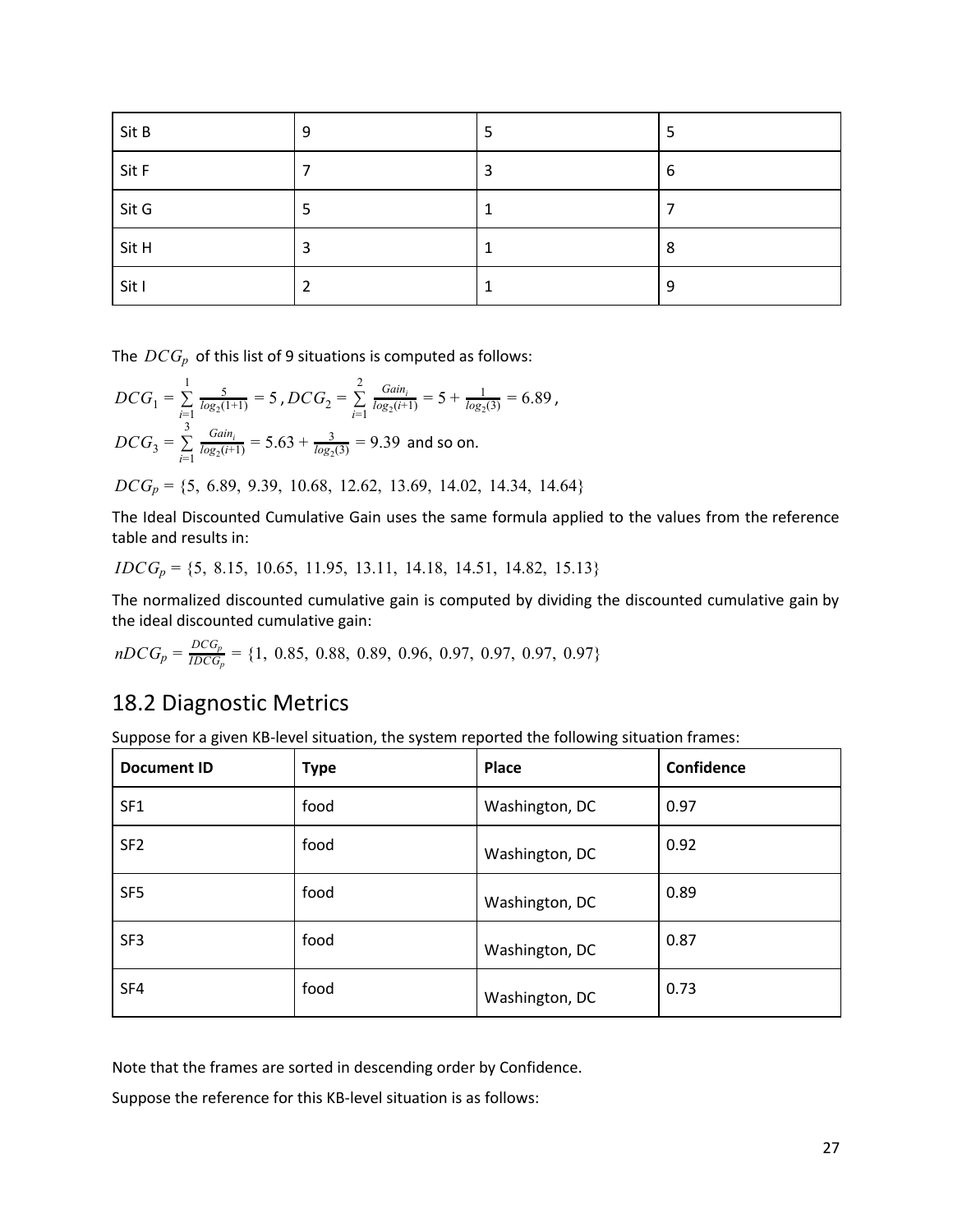| <b>Document ID</b> | <b>Type</b> | Place          |
|--------------------|-------------|----------------|
| SF <sub>3</sub>    | food        | Washington, DC |
| SF <sub>2</sub>    | food        | Washington, DC |
| SF <sub>1</sub>    | food        | Washington, DC |
| SF7                | food        | Washington, DC |

Note that the order of situation frames in the reference KB-level situation does not matter.

#### 18.2.1 Mean Average Precision Example

*Precision*( $1$ ) =  $1/1$  = 1, because SF1 (first SF in the system reported list) is in the reference list.

*Precision*( $2$ ) =  $2/2$  = 1, both SF1 and SF2 are in the reference.

 $Precision(3) = 2/3$ , SF5 is not in the reference.

 $Precision(4) = 3/4$ , SF1, SF2. SF3, are in reference, SF5 is not.

*Precision*(5) =  $3/5$ , SF4 is also not in the reference.

For average precision calculation, SF1, SF2, SF3 get relevance of 1, and SF4, SF5 relevance of 0; and number of relevant documents is 4, because there are four documents in the reference list.

Thus:

 $Average Precision = \frac{(1/1)*1 + (2/2)*1 + (2/3)*0 + (3/4)*1 + (3/5)*0}{4} = \frac{2.75}{4} = 0.69$ 

Suppose there were 5 KB-level situations, and on each of these situations a given system attained average precision of 0.69, 0.97, 0.84, 0.92, 0.78

*Mean Average Precision* =  $\frac{0.69 + 0.97 + 0.84 + 0.92 + 0.78}{5} = 0.84$ 

#### 18.2.2 Macro-Average Recall Example

For the KB-level situation example presented above, the system correctly identified situation frames SF1, SF2, SF3, and missed SF7. Therefore, the recall is 0.75

Suppose there were 5 KB-level situations, and on each of these situations a given system attained a recall of 0.75, 0.92, 0.61, 0.32, 0.66

 $Macco - Average Recall = \frac{0.75 + 0.92 + 0.61 + 0.32 + 0.66}{5} = 0.65$ 

#### 18.2.3 Precision at N Example

Following the example system output above, Precision at N for the gravest situations that were assigned "High" gain would be Precision at 3. The system correctly identified Sit A and Sit C, but missed Sit B, therefore:

*Precision*(3) =  $\frac{2}{3}$  = 0.66